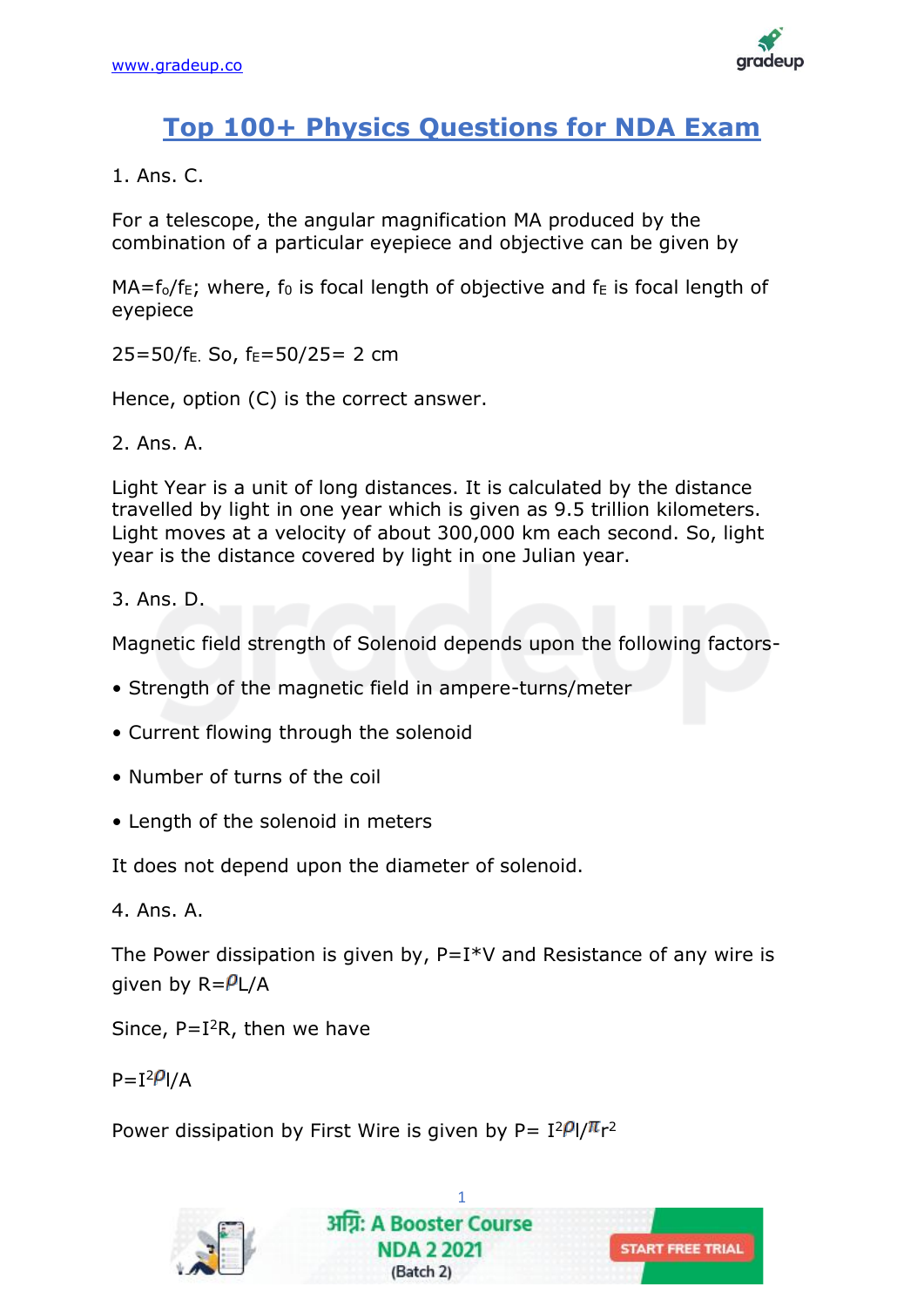

Power dissipation by second wire is given by  $P_1=I^2/2I/\pi(2r)^2$ 

 $P_1 = I^2 \frac{\rho_1}{2} \pi r^2 = P/2 \Rightarrow P = 2P_1$ 

Hence, option (A) is the correct answer.

5. Ans. B.

Albert Einstein proposed the Laws of Photoelectric effect. Einstein won the Nobel Prize in Physics in 1921. As Einstein described, all the characteristics of the Photoelectric effect are due to the interaction of individual photons with individual electrons. Photoelectric effect is simply the phenomenon of release of electrons when a photon hits an electron on a metal surface. Wave-particle duality concept owes its origin to the photoelectric effect.

6. Ans. D.

The basic principle behind a nuclear reactor is Controlled Nuclear Fission. Nuclear fission and nuclear fusion are both the techniques that produces nuclear energy. In Nuclear Fission, radioactive materials are bombarded with neutrons which split nucleus into smaller nuclei. Whereas, Nuclear fusion is the technique for joining nuclei of light electrons to form a heavy nucleus. In this process also, tremendous energy is released.



7. Ans. D.

Resistance formula,  $R = P L/A$ ;

Resistance of first copper wire;  $R = \frac{\rho_1}{\pi}r^2$  (Area of copper wire is given by  $\mathsf{A} = \pi_{\mathsf{r}^2}$ 

Resistance of second copper wire having radius=2r and Length = $1/2$ ;

 $R_2 = P(1/2)/\pi(2r)^2$ 

So, R<sub>2</sub>= $\frac{\rho}{2}$ l/(2\*4  $\pi$  r<sup>2</sup>)=  $\frac{\rho}{3}$ l/8A= R/8

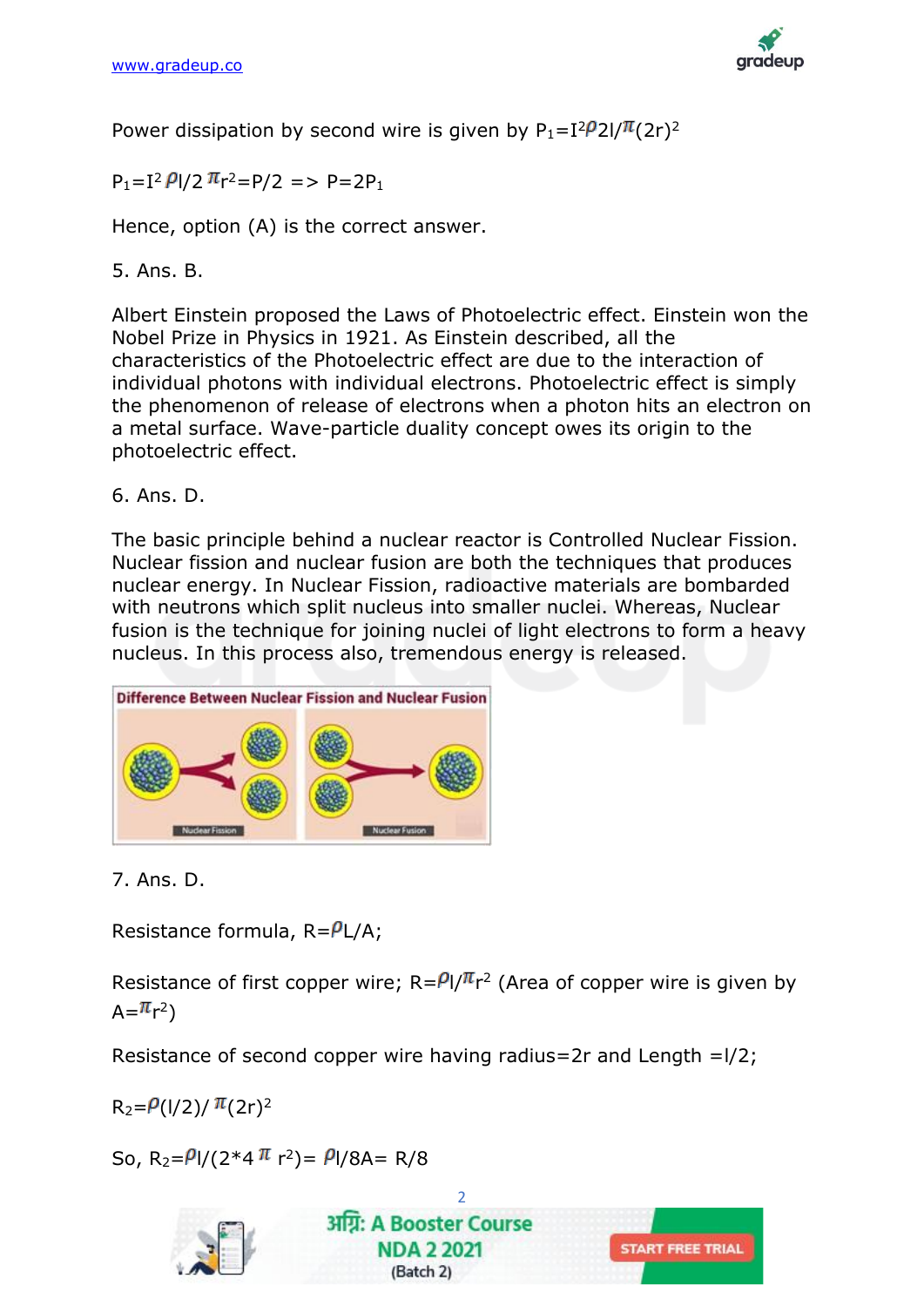

Hence, option (D) is the correct answer.

8. Ans. D.

Different metals have different melting point. Melting point for Iron is approx.  $1500^{\circ}$ C (1538 $^{\circ}$ C). Iron's boiling point is 2,862 $^{\circ}$ C.

Gallium is the metal that melts when you take it in your hands.

9. Ans. C.

Sound is a longitudinal wave which needs a medium to propagate and does not travel through vacuum. Speed of sound is determined by density and compressibility of the medium. It is given by the equation,

 $V = (K \rho)^{-1/2}$ 

V: speed of sound; K is compressibility and rho is the density.

Speed is also affected by temperature. Sound waves travel faster at high temperature. Speed is usually 1450 to 1498 meters per second in distilled water and 1531 mps in sea at room temperature of (20 to  $25^{\circ}$ C).

10. Ans. B.

Static charge only develops to insulators. These are the materials that do not allow the flow of charged electrons through them. They hold on to electrons very strongly. Static Electricity can charge insulators. They can build conductors, only when they are isolated.

11. Ans. C.

When an apple hangs to the tree, it stores Gravitational Potential Energy. When it falls, it comes in motion and the stored energy is converted to Kinetic Energy. When apple hits the ground, kinetic energy is transformed into heat energy and when it finally hits the ground it produces sound energy.

12. Ans. A.

Sunlight is a mixture of different colors. When it passes through a shower of rain which acts like a prism, it gets bent or refracted. Light leaving the prism spreads into continuous bands of color known as spectrum forming VIBGYOR.

A combination of Convex and Concave lens having same refractive indexes will behave as a plane mirror and light will simply pass through it.

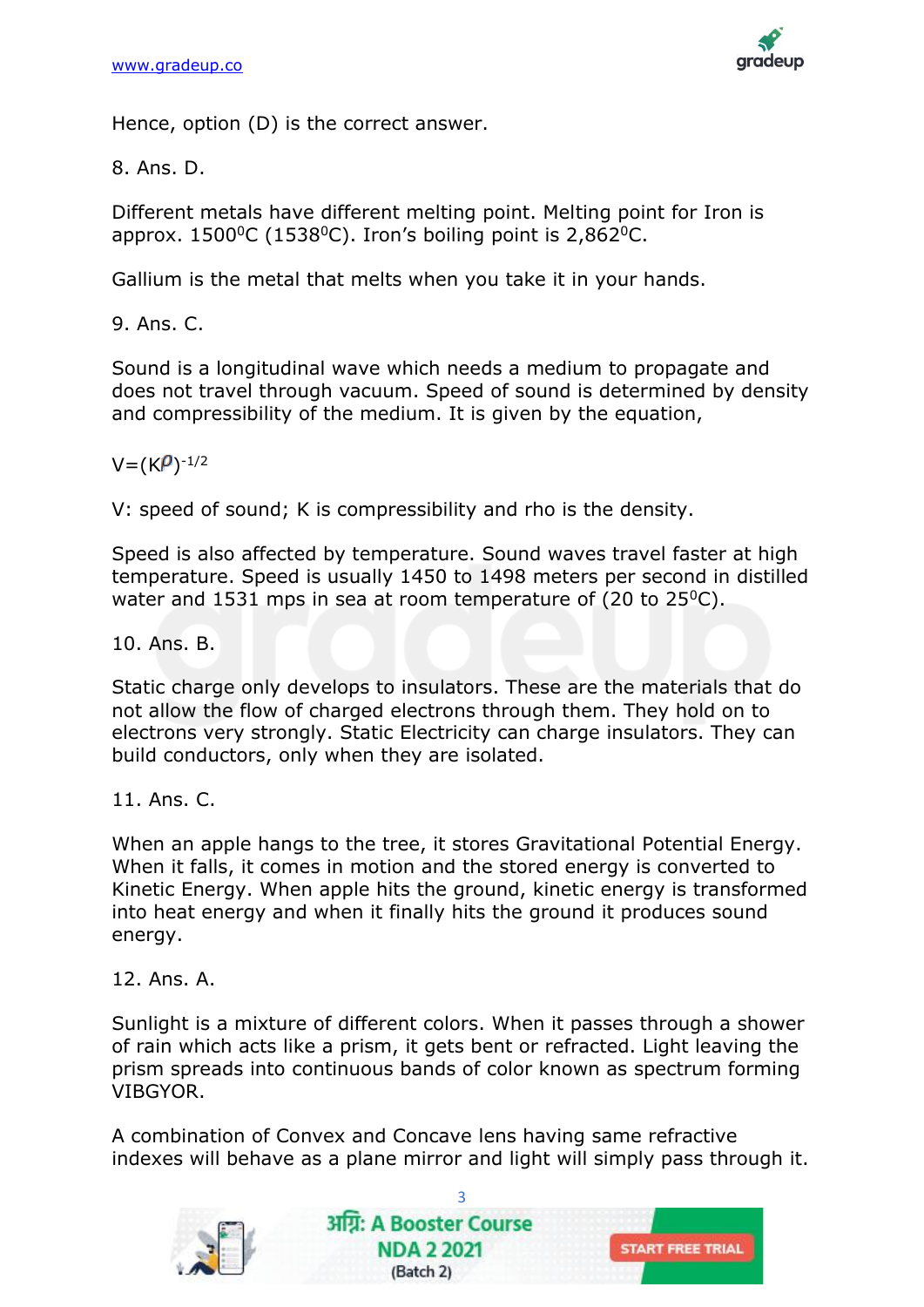

# 13. Ans. C.

Potential energy is present between the links of the atom. When two atoms come closer, the potential energy decreases as the repulsive force increases. when a bond is formed. The energy of the system will decrease.

### 14. Ans. A.

Spring tide: At the time of new and full moon, the gravitational pull of Sun and Gravitational pull of the moon on Earth are supplementary. This results into high tide more than usual. This increase is called as Spring tide. In this, there is greatest difference in the sea level at high and low tides.

15. Ans. A.

Fuse is a piece of wire of a material with a very low melting point. When a high current flows through the circuit due to overloading or short circuit, at that time wire gets over heated and melts. As result of it, the circuit got broken and current stops flowing. They should have high conductivity than all other conductor present in the circuit otherwise an accidental fuse will blow somewhere else.

#### 16. Ans. B.

- When a beam of white light passes through a glass prism, the emergent ray is deviated from its original direction by a certain angle.
- This angle is called the angle of deviation.
- During the dispersion of white light, **red colour has the least deviation.**

### 17. Ans. A.

to convert temperatures into degrees Celsius to Fahrenheit, we use the formula in which value in degree Celsius multiplied by 1.8 and then added to 32.

 $\text{P} = 32 + (1.8 \times \text{°C})$ 

18. Ans. C.

Black hole is a place in space-time which is having strong gravitational acceleration. No particle even electromagnetic radiation can escape it. According to theory of relativity prediction has been made that sufficiently compacted mass can transform to form Black hole.

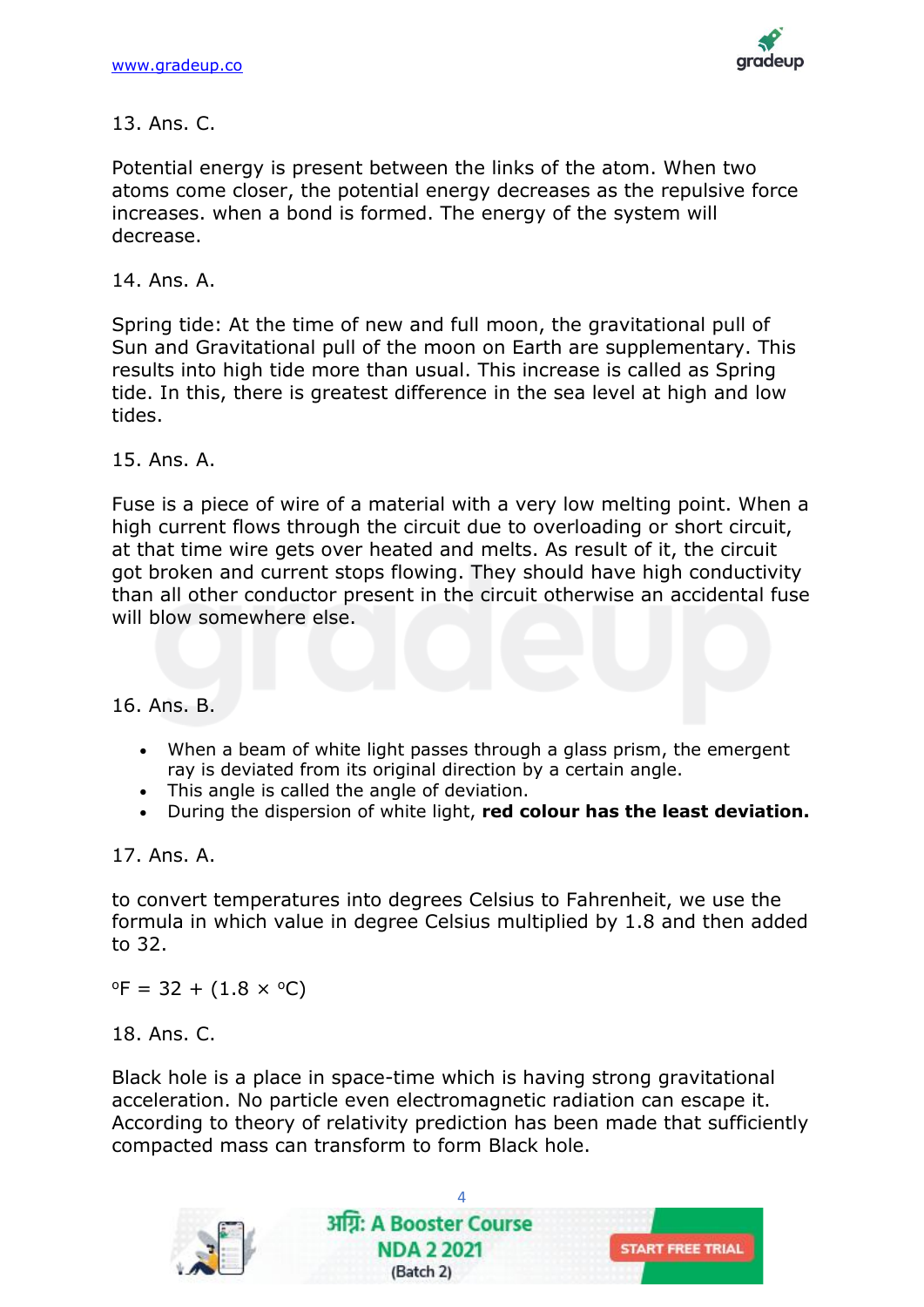

19. Ans. C.

The thermos flasks were invented by Reinhold Berger and Albert Aschenbrenner.

Thermos flask is super insulated jug. It consist of inner chamber and outer plastic or metal case separated by two layers of glass with vacuum in between. The glass is usually lined with reflective metal layer means having shiny surface. The vacuum prevents conduction. When infrared tries to leave the liquid, the reflective inner chamber reflects it straight back in again. So there is no way for heat to go outside and outer wall can absorb it.

20. Ans. C.

CD is representing accelerated motion because velocity is increasing with time. And we know that positive change in velocity with time is acceleration.

AB representing decelerated motion because velocity keeps decreasing with increase of time. And negative change in velocity with time is known as decelerated motion.

21. Ans. D.

A dyne is derived unit of force specified in the centimeter gram second (CGS) system. One dyne is equal to  $10^{-5}$  kg m/s<sup>2</sup> or  $10^{-5}$  N. Further a dyne can be defined as force required to accelerate a mass of one gram at a rate of one centimeter per second squared.

22. Ans. B.

The velocity of object A is highest because it is covering more distance in less time. As we know speed is the ratio of distance and time. Object C is having less distance in more time than the speed will be less.

So the correct relation will be  $V_A > V_B > V_C$ 

23. Ans. B.

It is because of refraction of light in the atmosphere. Light enters from rarer to denser medium when it enters from vacuum to earth's surface. It bends towards Horizon. At the time of Sunrise, we see sun early because sun is just below the horizon and our atmosphere causes the light rays to bend. Also the time of sunset, because of same bending of rays we see only apparent position of sun not the actual position.

24. Ans. A.

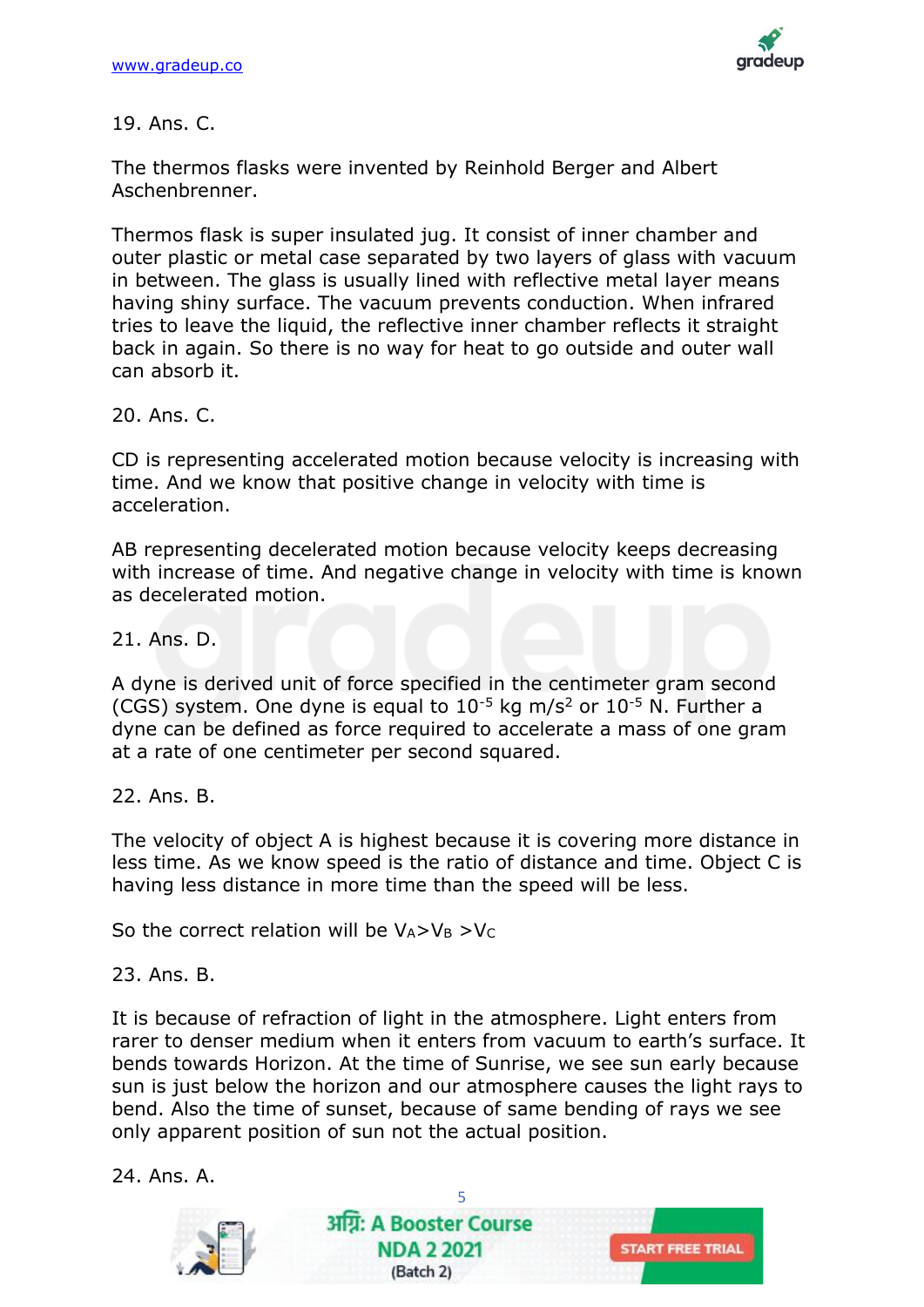

we know that  $q=R^2$ Mass of planet  $M1$ =density  $\times$  volume  $M1 = dx^{\frac{4}{3}} \times \pi \times r1^{3}$  $M2 = dx^{\frac{4}{3}} \times \pi \times r2^{3}$ Now  $g1 = \frac{G \times dx_3^4 \times \pi \times r1^3}{R^2}$  $g2=\frac{G\times d\times\frac{4}{a}\times\pi\times r2^{a}}{R^{2}}$ We get ratio of gravity is  $\frac{g_1}{g_2} = \frac{r_1}{r_2}$ Given that r1>r2 then g1>g2 25. Ans. A. The MOI of ring and disc of same weight and mass is given by

 $\frac{1}{2}MR^2$  and  $\frac{1}{4}MR^2$ 

The kinetic energy is given by  $I\omega^2$ . The ring has higher kinetic energy than the disc. This is because the kinetic energy of the ring is  $\frac{1}{2}\omega^2 MR^2$  while that of the ring is  $\frac{1}{4}\omega^2 M R^2$ 

Hence, the kinetic energy of ring > kinetic energy of disc.

26. Ans. C.

-During the process of thermal radiation, the heat waves travel along straight lines with the speed of light. Thermal radiation is emitted by matter as a result of vibrational and rotational movement of the molecule. It includes ultraviolet radiation, all visible and infrared radiation. It does not require any medium and energy is transported by electromagnetic waves; hence it is also the fastest method.

27. Ans. B.

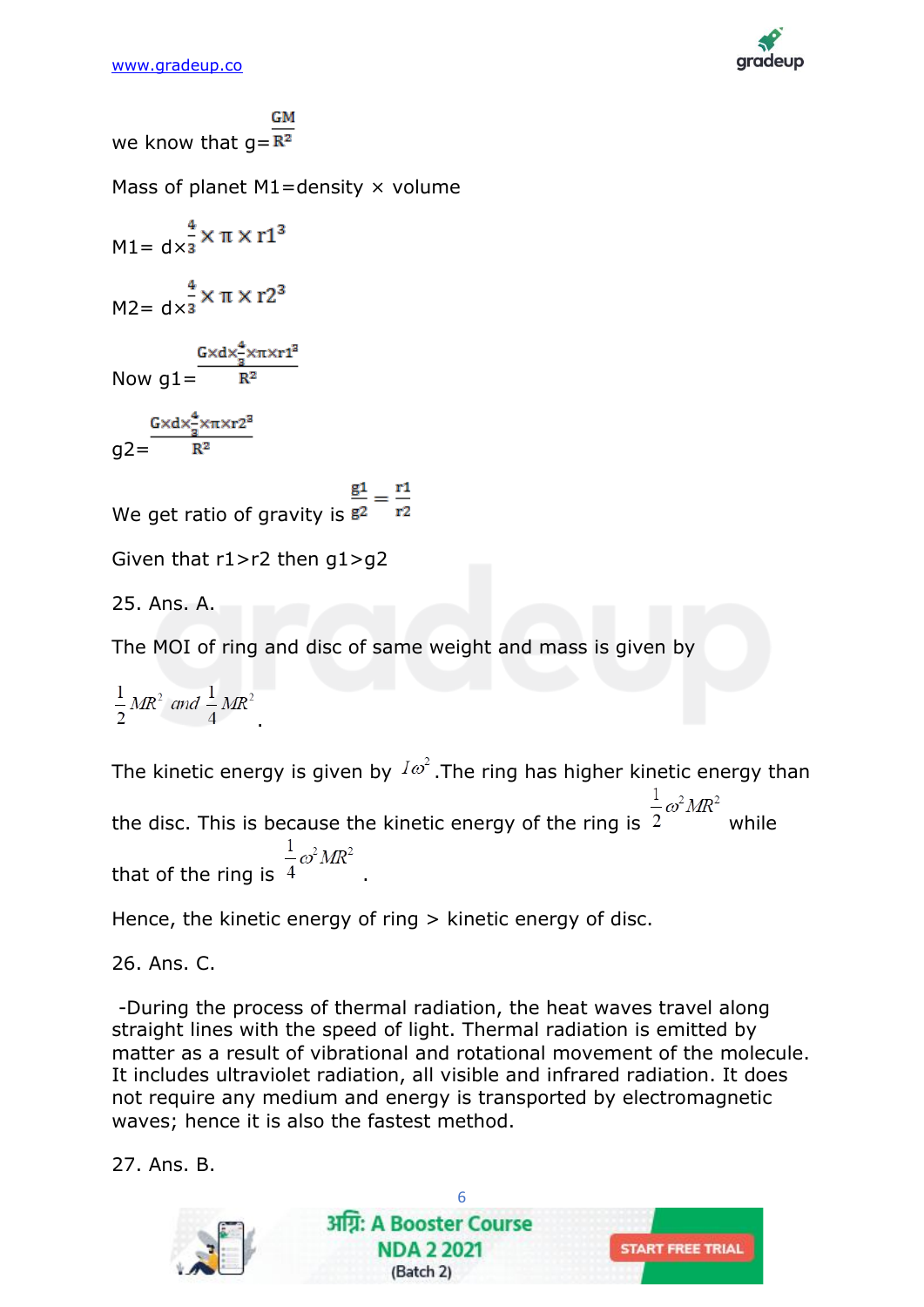

The sudden change will be in momentum  $(P=mv)$  of the ball as the velocity will change suddenly after the bouncing off the ground. The **kinetic energy** (KE) of an object is the energy that it possesses due to its **motion**.

**Potential energy** (PE) is defined as mechanical energy, stored energy, or energy caused by its **position**.

28. Ans. A.

– if an object is moving with a non zero acceleration with initial velocity 'u'. According to the newtons law of motion, the distance covered in time

't' is given by 
$$
S = ut + \frac{1}{2}at^2.
$$

Here, we can see that the distance is dependent on initial velocity 'u' and the square of time 't'.

29. Ans. A.

If the mass and radius of disc and a solid sphere is M and R respectively. then the moment of inertial of disc and solid sphere is given

by  $\frac{1}{2}MR^2$  and  $\frac{2}{5}MR^2$  respectively. So Disc has a higher moment of inertia.

According to the principles of inertia, bodies that have more mass at the centre have lower levels of the moment of inertia, which is directly related to the rate at which an object can spin.

30. Ans. A.

- The density of substances are  $P_1$  and  $P_2$ . Let V volume of both the substances is mixed, now the masses (density x volume)of the substances are  $VP_1$  and  $VP_2$ .

Now, the density of the mixture  $=$   $\frac{mass}{volume}$   $=$   $\frac{VP_1 + VP_2}{V + V}$   $=$  4(given)

$$
= \frac{P_1 + P_2}{2} = 4 \Longrightarrow P_1 + P_2 = 8
$$
 ...i

 $mass$ 

**START FREE TRIAL** 

Let M mass of both substances are mixed, now the volume  $\left(\frac{density}{density}\right)$ the substances are  $\frac{M}{P_1}$  and  $\frac{M}{P_2}$ 

> अग्नि: A Booster Course **NDA 2 2021**

> > (Batch 2)

7

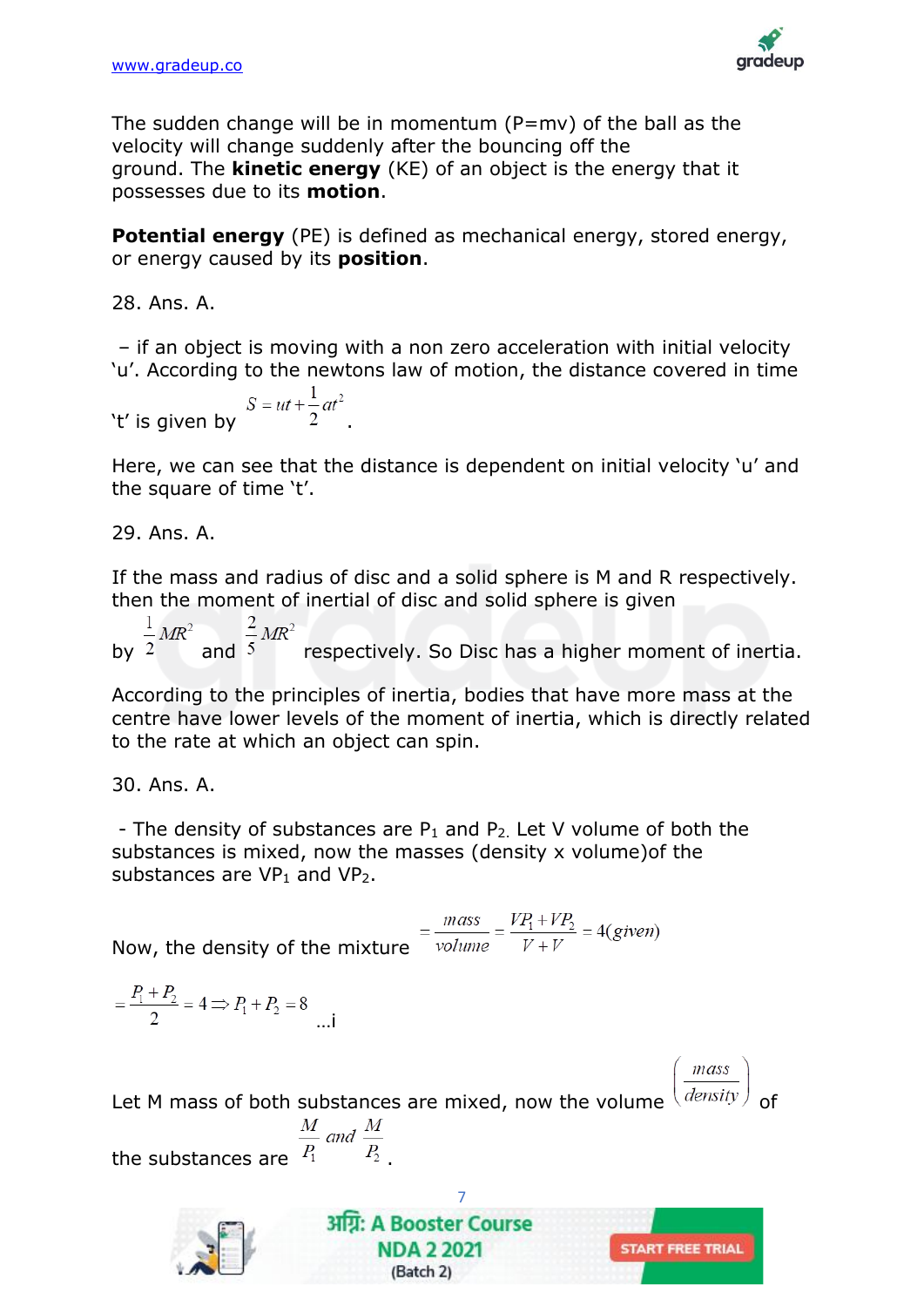

### Now, the

density of mixture = 
$$
\frac{mass}{volume} = \frac{M+M}{\frac{P_1}{P_1} + \frac{M}{P_2}} = 3(given)
$$
  
\n
$$
\Rightarrow \frac{2P_1P_2}{P_1 + P_2} = 3
$$
\n
$$
\Rightarrow \frac{2P_1P_2}{8} = 3
$$
\n
$$
\Rightarrow P_1P_2 = 12 \qquad \qquad \dots \text{ii}
$$

On solving equation (i) and (ii) we get…….

$$
\rho_1=6; \rho_2=2
$$

31. Ans. D.

According to the conservation of energy**,** the energy of interacting bodies or particles in a closed system remains constant; in other words, energy can neither be created nor destroyed.

Ohm's law states that "The current through a conductor between two points is directly proportional to the voltage across the two points."

Conservation of momentum, according to this law of the total momentum of an isolated system of interacting particles is conserved.

32. Ans. C.

– The smallest value which can be measured by the measuring instrument is called its **least count**.

A)  $0.50$  mm, the minimum possible measurement is 0.01 mm,  $LC = 0.01$ mm

B)  $29.07$  cm, the minimum possible measurement is 0.01 cm,  $LC = 0.01cm = 0.1mm$ 

C)  $0.925m$ , the minimum possible measurement is 0.001 m,  $LC = 0.001m = 1$  mm

D)  $910mm$ , the minimum possible measurement is 10 mm,  $LC = 10mm$ 

33. Ans. A.

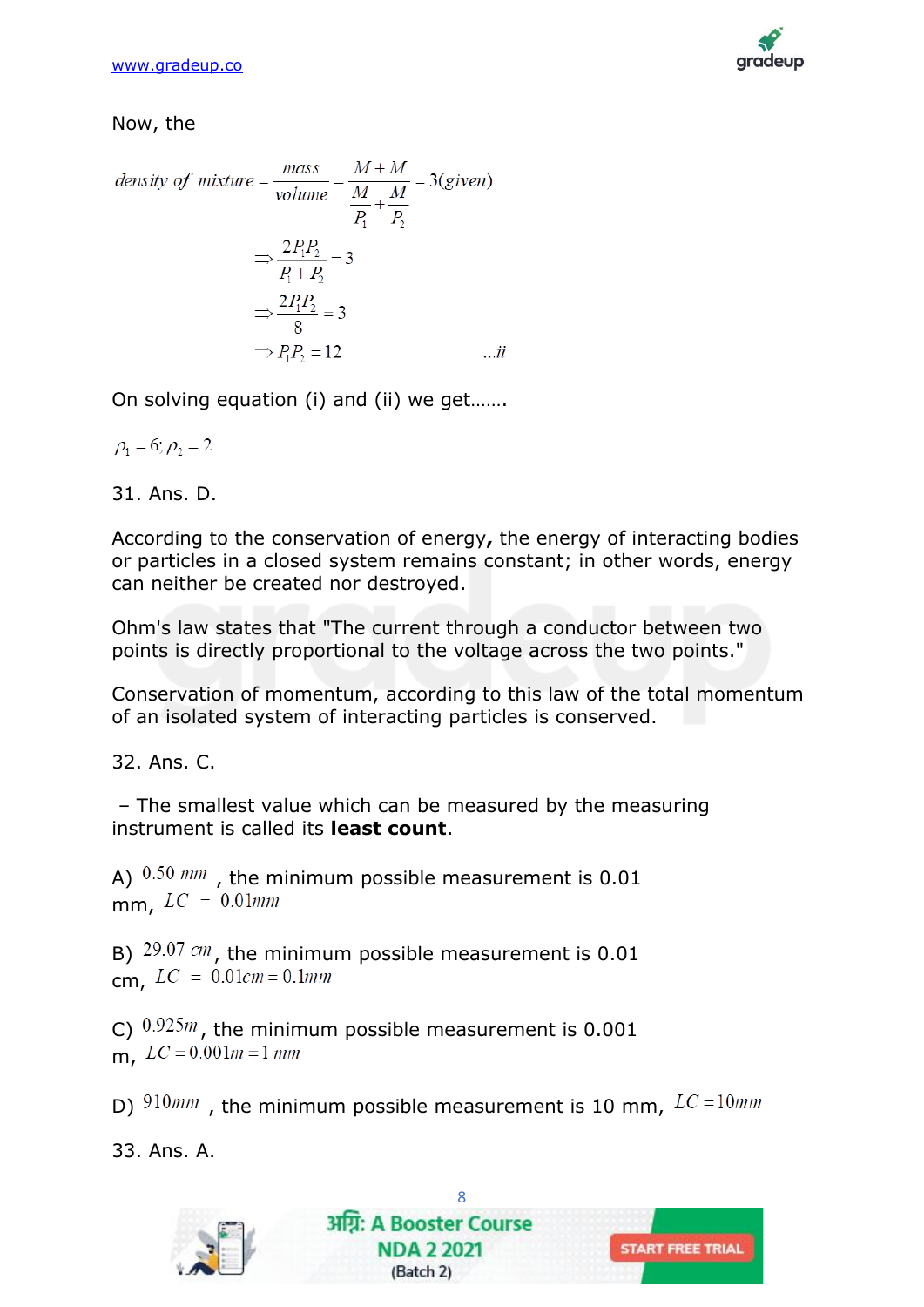

If the work done on the system or by the system is zero,  $\Delta W = 0$ 

According to the law of thermodynamics, the change in internal energy is given by  $\Delta U = \Delta Q + \Delta W$ , where  $\Delta W$  is work done and  $\Delta Q$  is the heat change.

If  $\Delta W = 0$  then  $\Delta U = \Delta Q$  or Change in internal energy of the system is equal to the flow of heat in or out of the system.

34. Ans. C.

Mass of water,  $m_1 = 10g$ 

Mass of ice,  $m_2 = 10$  g

Specific heat of water,  $s_1 = 1 \, \text{cal} / g - c$ 

Specific heat of ice,  $s_2 = 1$  cal /  $g - {}^{\circ}C$ 

Latent heat of fusion,  $L = 80$  cal/g

Now total required heat  $=m_1s_1\Delta T + (m_2s_2\Delta T + m_2L + m_2s_1\Delta T)$ 

 $= 10 \times 1 \times 10 + 10 \times 0.5 \times (0 - (-10)) + 10 \times 80 + 10 \times 1 \times 10$ 

 $= 100 + 50 + 800 + 100$ 

 $= 1050$  cal

35. Ans. A.

The heat generated by the coil =  $i^2 R t = \frac{v^2}{R} t$ , where i = current,

 $V =$  voltage, R is resistance of the coil and t is the time.

Temperature is not directly related to current and voltage, but an increase in current flow through a resistive material causes heating effect and current increases, so voltage must be increased. Therefore, the temperature is a function of resistance, i.e. R{T}. Also, voltage is directly proportional to current via Ohm's Law. So going by this we can say that as the voltage is increased, current increases through the load and the load shows the heating effect.

36. Ans. B.

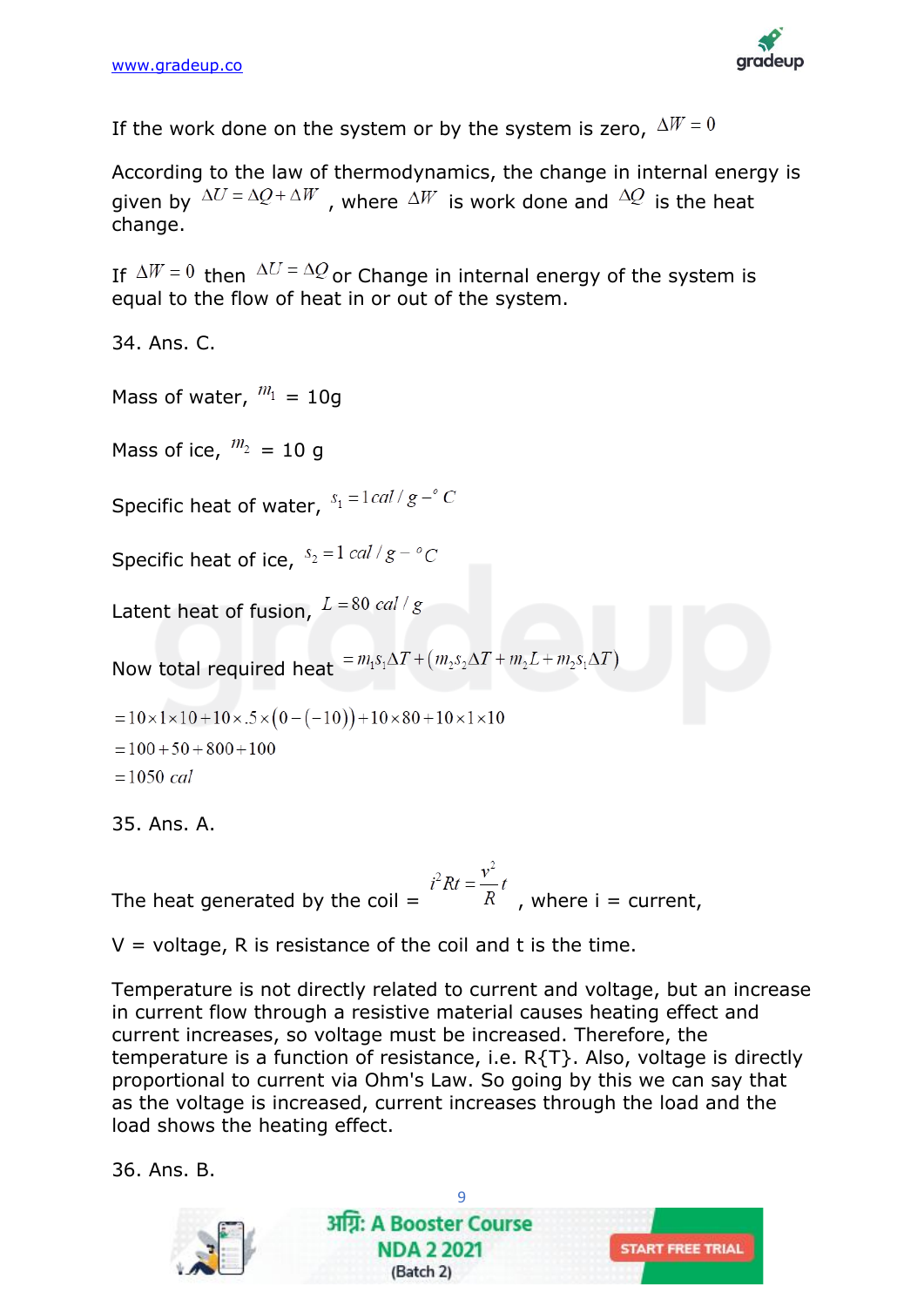

 $F \propto \frac{m_1 m_2}{R^2}$ 

The loudness of a sound depends on the amplitude of the sound wave. The sound is loud if the amplitude of the sound wave is large. It is directly proportional to the square of the amplitude of vibration. If the amplitude of the [sound wave](https://byjus.com/physics/sound-waves/) becomes double, then the loudness of the sound will be quadrupled. It is expressed in decibel (dB). Sounds above 80 dB becomes noise to human ears.

37. Ans. A.

- The force of gravitational attraction is directly dependent upon the masses of both objects and inversely proportional to the square of the distance that separates their centres. Newton's conclusion about the

magnitude of gravitational forces is summarised symbolically as

where *m*1 and *m*2 are masses of the object and R is the distance of separation between them.

Now the gravitational force in first system is given as

 $F = k \frac{M \times M}{R^2} = k \left(\frac{M}{R}\right)^2$ 

 $= k \frac{(2M)\times (2M)}{\left(\frac{R}{2}\right)^2} = 16k \left(\frac{M}{R}\right)^2 = 16F$ 

And the gravitational force of 2<sup>nd</sup> system

Hence, the magnitude of the gravitational force between them will increase by 16 times.

38. Ans. B.

The cathode rays start from the cathode and move towards the anode. These rays glow, when they strike on the fluorescent screen. In the absence of electrical or magnetic field, these rays travel in straight lines. In the presence of the electrical or magnetic field, the behaviour of cathode rays is similar to negatively charged particles, suggesting that the cathode rays consist of negatively charged particles, called electrons. The characteristics of cathode rays (electrons) do not depend upon the material of electrodes and the nature of the gas present in the cathode ray tube.

39. Ans. C.

**The radiation given off by the Sun includes both infrared rays, visible light and ultraviolet rays (short-wavelength).** All of these

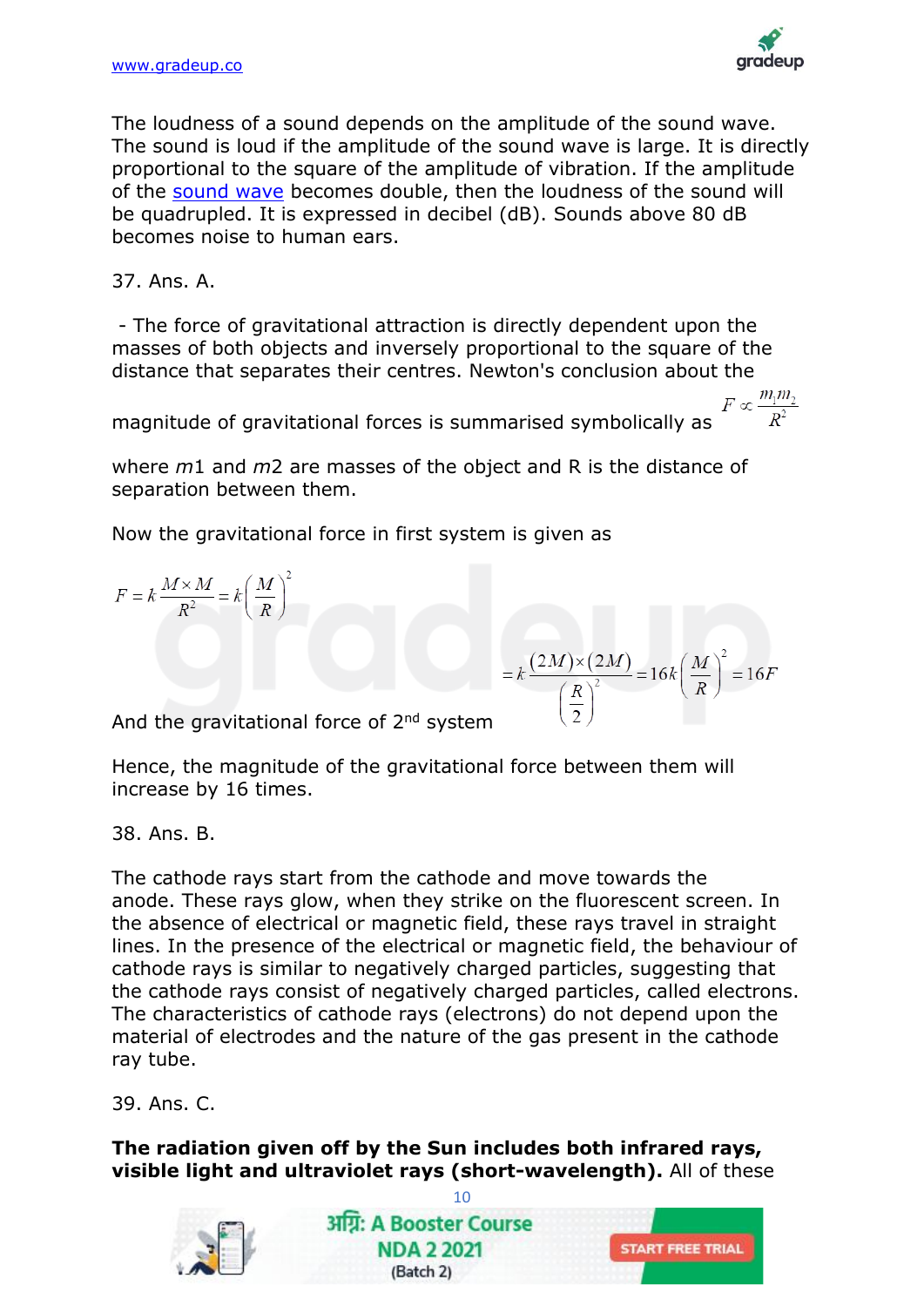

types of radiation are part of the electromagnetic spectrum. Sunlight is the visible and most common type of radiation that is given off by the Sun.

40. Ans. C.

Electromagnetic waves are non elastic waves in the sense that they don't really need a material medium for their propagation like sound waves do. They also can move in vacuum

Electromagnetic waves are the waves that are created as a result of vibrations between an electric field and a magnetic field when they are perpendicular to each other. They are also transverse waves which can polarise without any medium, and they do not get deflected, nor they show interference and diffraction.

The speed of EM waves is nearly the speed of light.

41. Ans. D.

- Ohm's law states that the current through a conductor between two points is directly proportional to the voltage difference across the two points. It also states that in a conducting device, ohms law is not dependent on magnitude and polarity of applied voltage as well as the direction of the applied electric field.

42. Ans. A.

- The average velocity of an object is its total displacement divided by the total time taken, since the displacement is zero, the average Velocity is also zero.

43. Ans. B.

- For parallel combination resistance is

$$
\frac{1}{R} = \frac{1}{R_1} + \frac{1}{R_2} + \frac{1}{R_3}
$$

$$
\frac{1}{R} = \frac{1}{2} + \frac{1}{4} + \frac{1}{8}
$$

$$
\Rightarrow \frac{1}{R} = \frac{7}{8} \Rightarrow R = \frac{8}{7}
$$
ohm

Now, for series combination resistance is

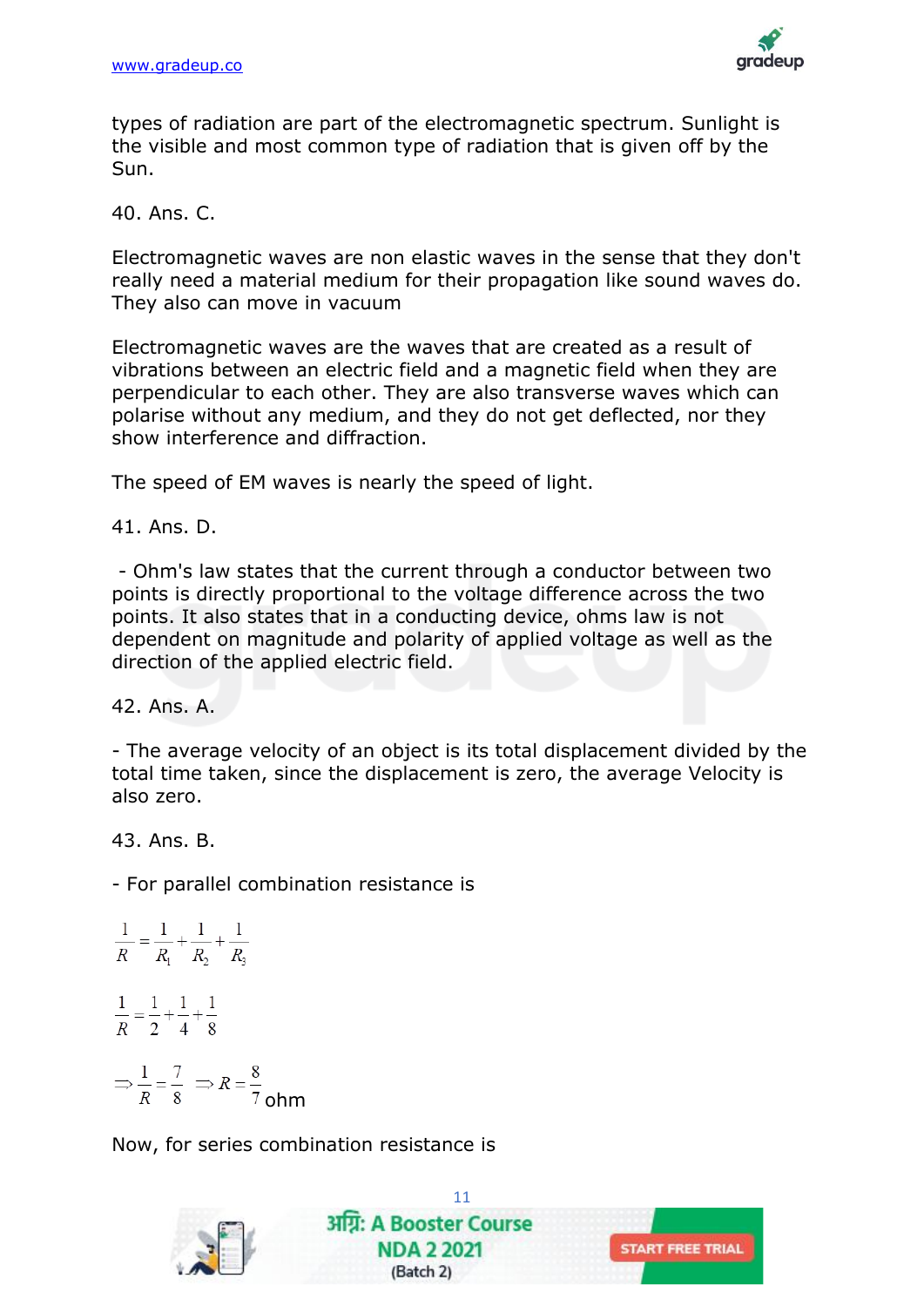

$$
R = R_1 + R_2
$$

$$
\Rightarrow R = \frac{8}{7} + 1
$$

$$
\Rightarrow R = \frac{15}{7} \text{ ohm}
$$

Hence, option B is the correct answer.

44. Ans. A.

- The time period of a pendulum is  $\frac{2\pi\sqrt{\frac{l}{g}}}{\sqrt{s}}$ , here T is directly proportional to the length and is inversely proportional to  $\sqrt{s}$  and independent on mass.

If the length of the first pendulum is l and gravity is g, then the time

period of the first pendulum is 
$$
T = 2\pi \sqrt{\frac{l}{g}}
$$

Now, it is given that the length of  $2<sup>nd</sup>$  pendulum is same but the gravity

$$
\frac{g}{2}
$$
 is  $\frac{g}{2}$ . Hence the time period is  $2\pi \sqrt{\frac{I}{g/2}} = \sqrt{2} \left( 2\pi \sqrt{\frac{I}{g}} \right) = \sqrt{2}T$ 

45. Ans. D.

An optical fibre is a cylindrical dielectric waveguide that transmits light along its axis, by the process known as total internal reflection. The refractive index of the core is high in comparison to the refractive index of cladding in an optical fibre so that that total internal reflection can take place here. Optical fibre works on the principle of Total Internal Reflection of light. It has its applications in the field of Communication, Broadband Internet, Computer Networking etc.

46. Ans. D.

- Given that, mass of a body  $= 2kg$ 

Balloon kept at a height  $= 50$  m

Now, the total energy  $=$  mgh

 $= 2X9.8X50$ 



12 अग्नि: A Booster Course **NDA 2 2021** (Batch 2)

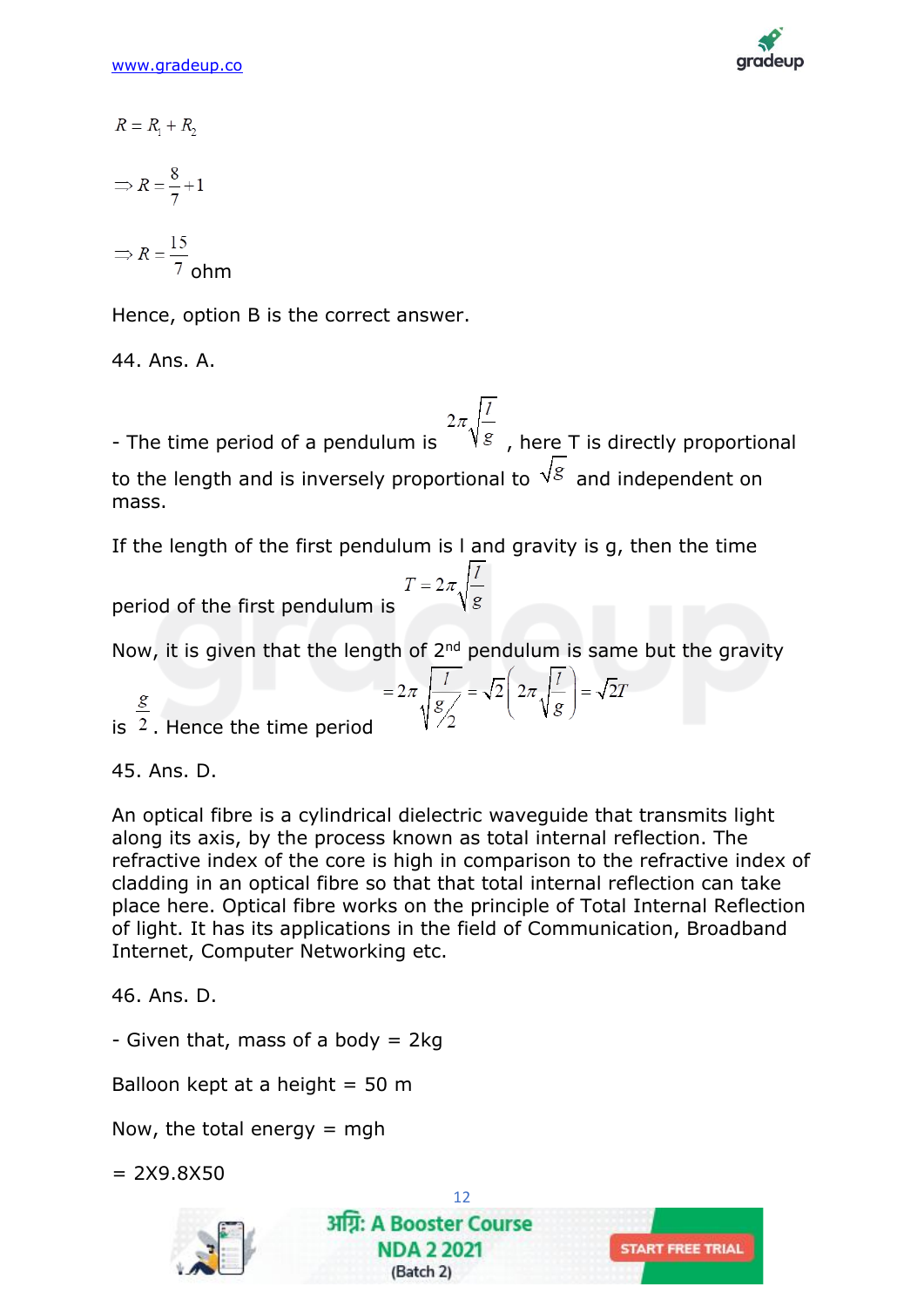

= 980J

Speed of the body calculated as,  $v^2 = u^2 + 2as$ 

$$
v^2 = 0 + 2 \times 9.8 \times 50
$$

$$
v^2=980
$$

$$
v = \sqrt{980} \text{ m/s}
$$

# 47. Ans. B.

If an object having some chemicals inside it and it starts moving with a uniform velocity than chemical reactions happening in the system cannot change the kinetic energy of the particles inside with respect to the centre of mass of an object.

48. Ans. A.

$$
\frac{C}{5} = \frac{F-32}{9}
$$

$$
\frac{C}{5} = 113-32/9
$$

 $C = {}^{45}C$ 

NOW, To change in kelvin,

 $= 45 + 273.15$  K

 $= 318.15 K$ 

The types of electromagnetic radiation are broadly classified into the following classes (regions, bands or types): $[5]$ 

- 1. Gamma radiation
- 2. X-ray radiation
- 3. Ultraviolet radiation
- 4. Visible light



<sup>49.</sup> Ans. D.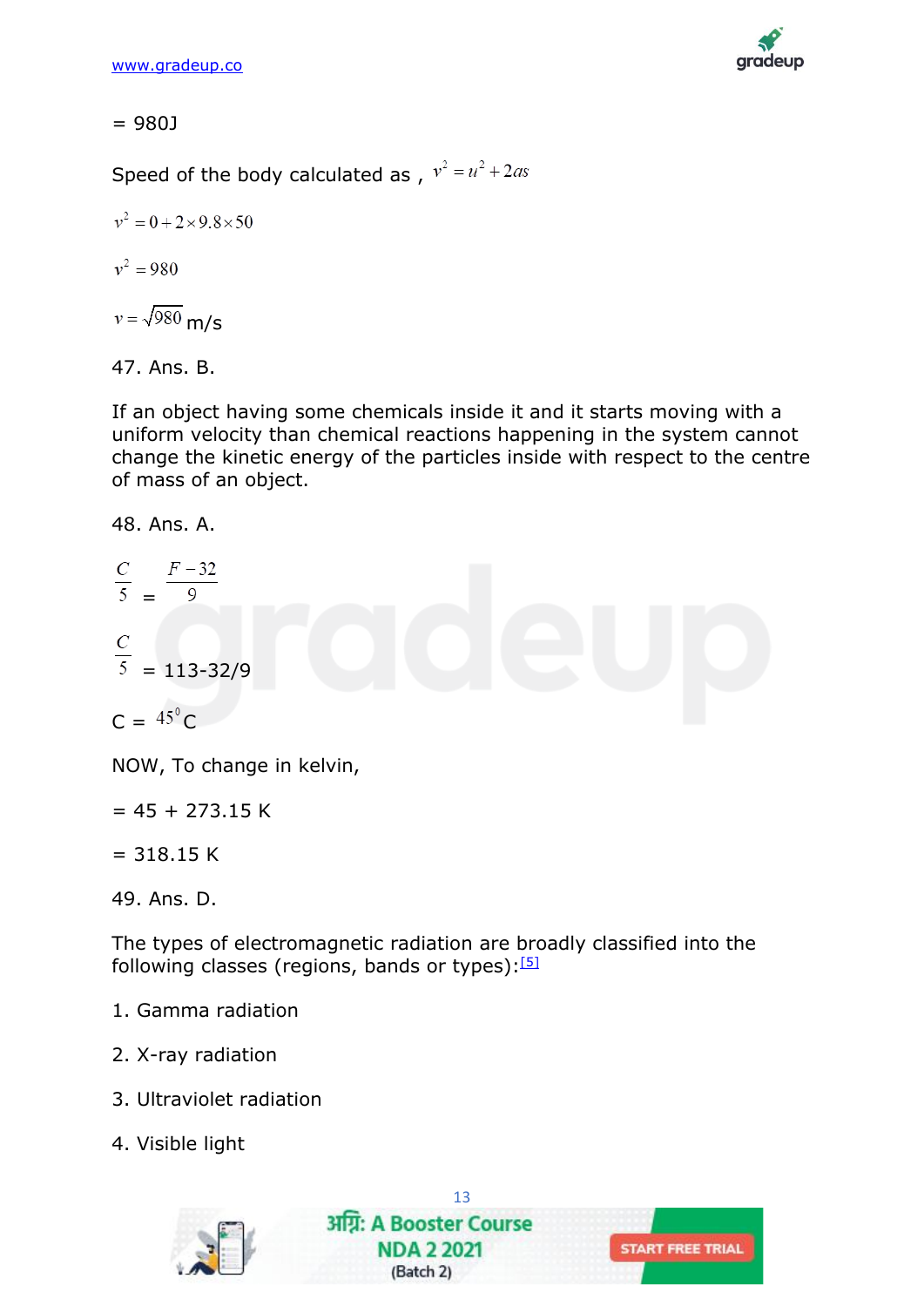

# 5. Infrared radiation

# 6. Microwave radiation

# 7. Radio waves



As we can see from the figure the frequency of ultrasound waves is greater than the sound waves and the wavelength is lower than the sound waves.

The speed id also depend on the frequency  $(v \propto v)$ .

50. Ans. B.

Time of flight  $T = 2$  sec

Maximum height above the point of projection:

$$
h = \frac{\frac{u^2 \sin^2 \theta}{2g}}{8} = T^2 \times \frac{g}{8}
$$

$$
= \frac{2 \times 2 \times 10}{8} = 5 \text{ m}
$$

So, option B is correct.

51. Ans. C.

14 अग्नि: A Booster Course **NDA 2 2021 START FREE TRIAL** (Batch 2)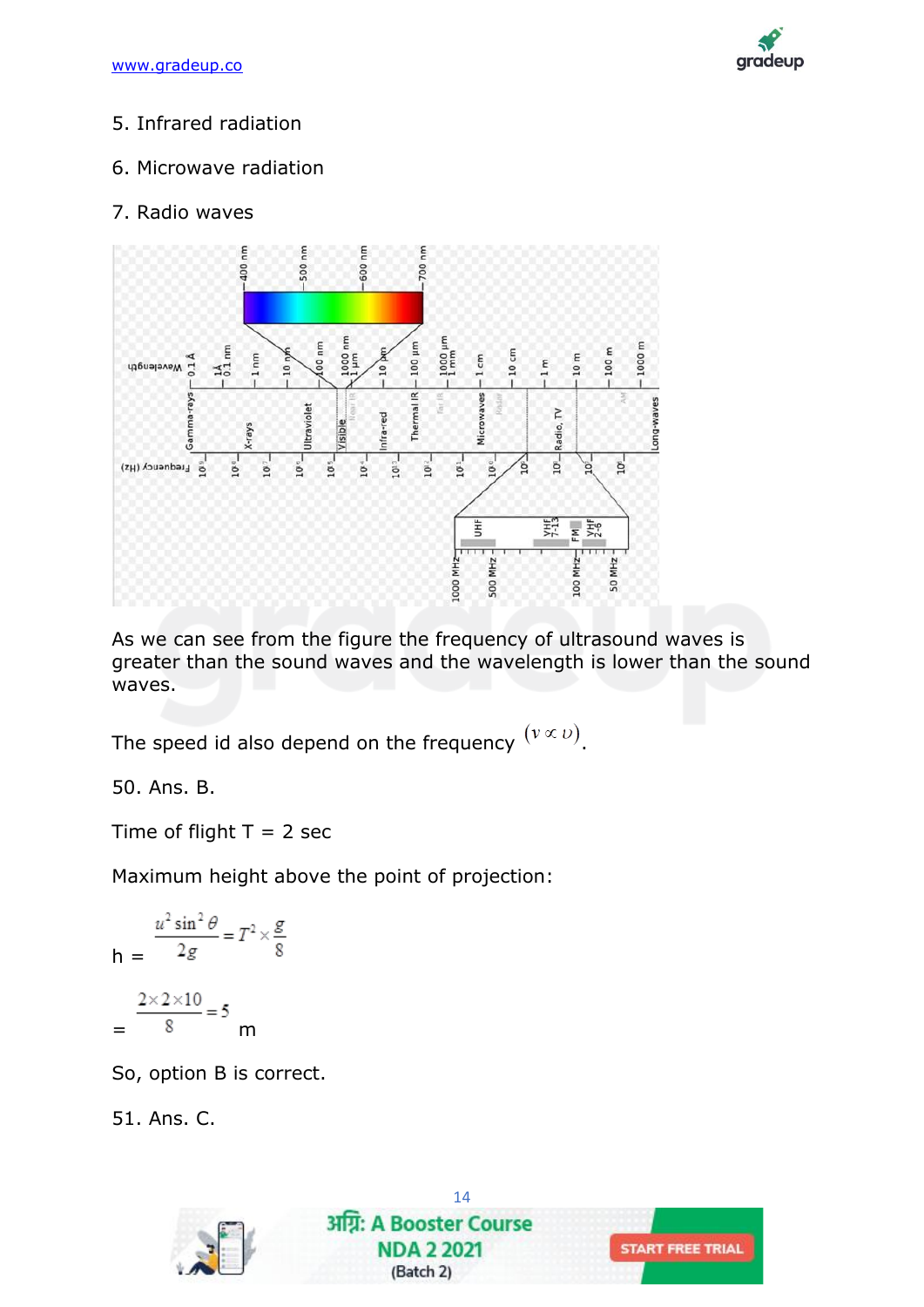

$$
\vec{a}_{av} = \frac{\Delta \vec{v}}{\Delta t} = \frac{\vec{v}_f - \vec{v}_i}{\Delta t}
$$

 $\vec{\Delta v}$  = 5 $\sqrt{2}$  m/sec<sup>2</sup>

$$
\vec{a} = \frac{5\sqrt{2}}{10} = \frac{1}{\sqrt{2}}
$$
 m/sec<sup>2</sup> (in north-west direction).

So, option C is correct.

52. Ans. B.

Here,  $m = 12$  kg and  $M = 18$  kg and  $v_M = 6$  m/s and  $v_m = ?$ 

By the Law of Conservation of Momentum, we can find  $v_m$ 

$$
V_{\rm m} = \frac{Mv_{\rm M}}{m} = \frac{18 \times 6}{12} = 9
$$
 m/s

Now,

K.E of 18 kg mass is 
$$
=
$$
  $\frac{1}{2}mv_m^2 = \frac{1}{2} \times 12 \times 9^2 = 486$ 

So, option B is correct.

53. Ans. D.

Rotational K.E -

$$
K_{R} = \frac{1}{2}I\omega^{2} = \frac{1}{2}L.\omega
$$

$$
\Rightarrow L = \frac{2k_{R}}{\omega}
$$

As the frequency is doubled, angular velocity is also doubled, and  $k_R$  is halved  $(k_R^{i} = \frac{1}{2} k_R)$ 

 $\vec{L} = \frac{2k_R^{'}}{q} = \frac{2 \cdot \frac{k_R^{'}}{2}}{2q} = \frac{L}{4}$ Hence,

So. Option D is correct.

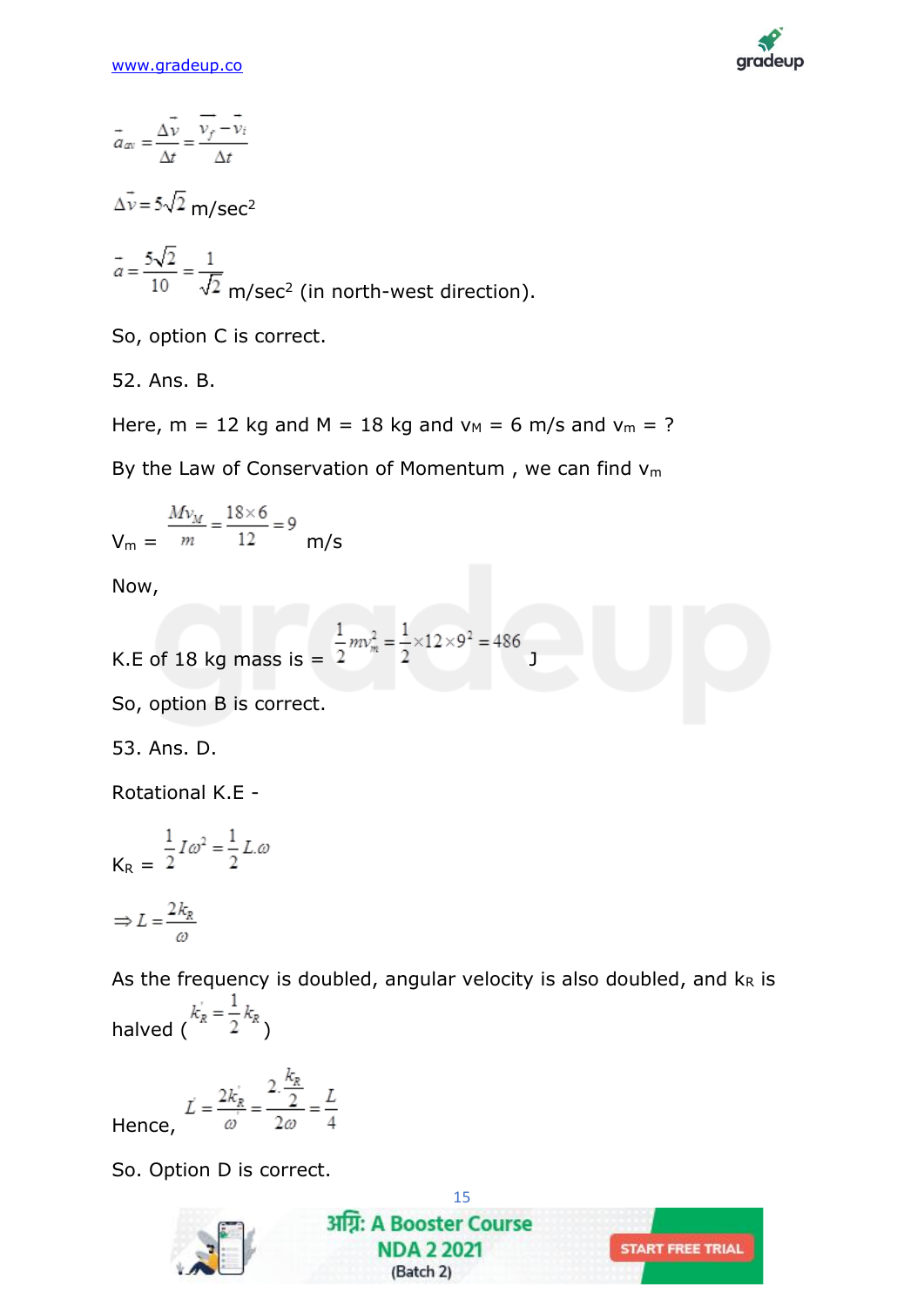

54. Ans. C.

 $g = \frac{GM}{R^2}$ 

Hence, 
$$
\frac{\Delta g}{g} = -2\frac{\Delta R}{R}
$$

As,  $\frac{\Delta R}{R} = -1\%$ 

Hence, 
$$
\frac{\Delta g}{g} = -2(-1\%) = +2\%
$$

So, option C is correct.

55. Ans. C.

Range R is same for angles of projection  $\theta$  and  $(90^\circ - \theta)$  and  $R = \frac{u^2}{g} \sin 2\theta$ 

$$
T_1 = \frac{2u\sin\theta}{g} \quad \text{and} \quad T_2 = \frac{2u}{g}\sin(90^\circ - \theta) = \frac{2u}{g}\cos\theta
$$
\n
$$
\therefore T_1T_2 = \frac{2u\sin\theta}{g} \cdot \frac{2u\cos\theta}{g}
$$
\n
$$
\frac{2u^2\sin 2\theta}{g^2} = \frac{2}{g}R
$$

Or,  $T_1T_2$  $\alpha$ R

So, option C is correct.

56. Ans. D.

Here,  $\vec{u} = 10m/\text{sec}$  then  $\vec{v} = -\vec{u} = 10$  m/s in opposite direction, time t = 0.01 s.

 $\therefore |\vec{a}| = \frac{\vec{v} - \vec{u}}{t} = \frac{2u}{t}$  $=\frac{2\times10}{0.01}=2\times10^3$ 



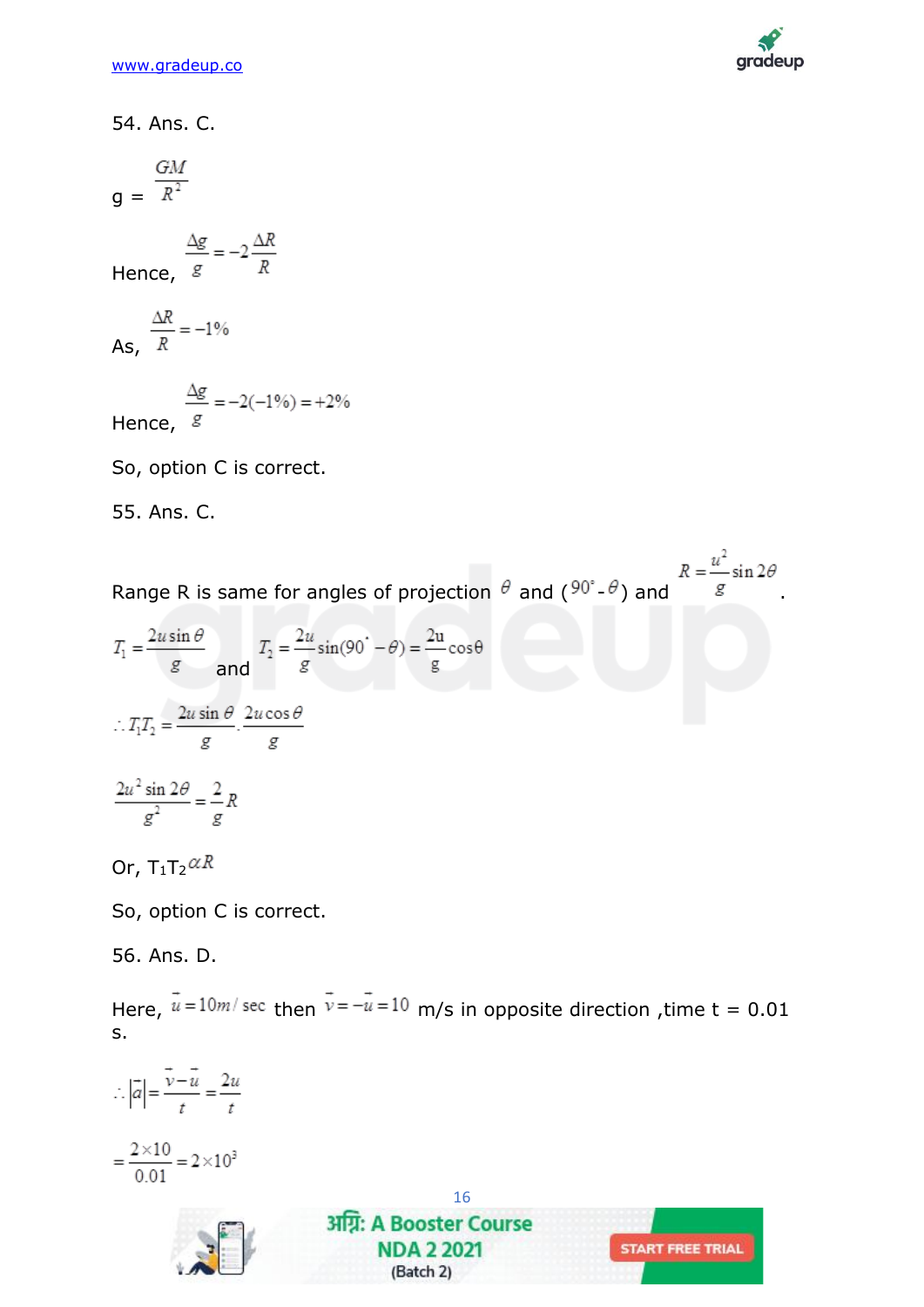

Force  $|\vec{F}|$  = ma

$$
=\frac{250}{1000}\times2\times10^3
$$

 $= 500 N$ 

So, option D is correct.

57. Ans. C.

We can directly use the result of the acceleration of the system.

$$
\frac{(m_1 - m_2)}{(m_1 + m_2)} g = \left(\frac{4 - 3}{4 + 3}\right) \times 9.8 = 1.4 m/sec^2
$$

# **So, option C is correct.**

### 58. Ans. D.

When a body rolls down without slipping along an inclined plane of inclination θ, it rotates about a horizontal axis through its centre of mass and also it's centre of mass moves. Therefore, the rolling motion may be regarded as a rotational motion about an axis through its centre of mass plus a translational motion of the centre of mass. As it rolls down, it suffers a loss in gravitational potential energy provided translational energy due to frictional force is converted into rotational motion.

So, option D is correct.

59. Ans. C.

As per 'Law of Conservation of Mechanical Energy' -

$$
k = \frac{1}{2} M v^2 = \frac{1}{2} k l^2
$$

$$
\Rightarrow v = \sqrt{\frac{k}{M}} l
$$

Momentum,  $p = Mv = \sqrt{kM}$ 

So, option C is correct.

60. Ans. B.

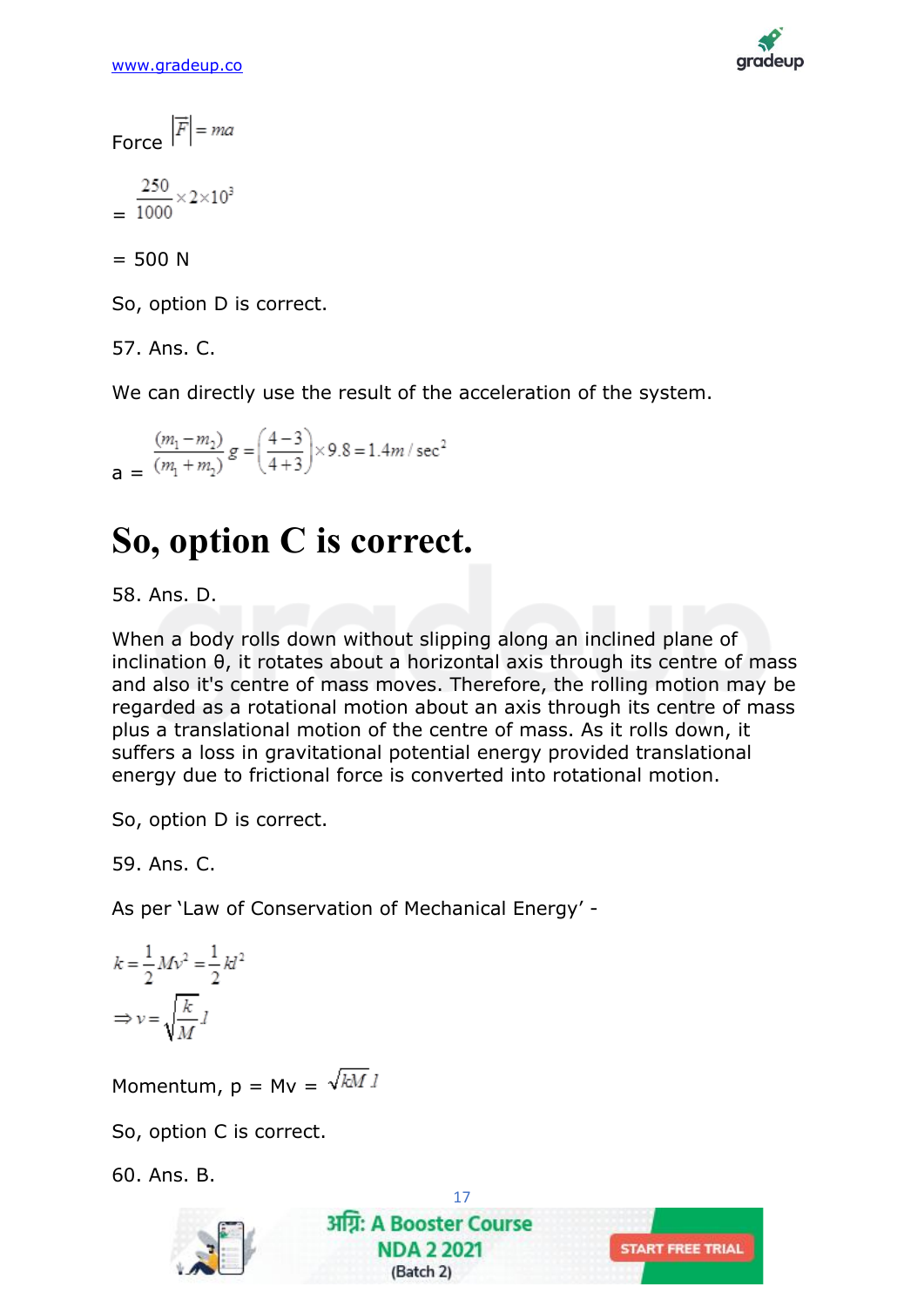

If a body falls from height h, then from eq. of motion we know that it will hit the ground with a velocity say  $u = \sqrt{2gh}$  which is also the velocity of approach here . Now, if after the collision it gains a height  $h_1$  then again by eq. of motion  $v = \sqrt{2gh_1}$ , which is also the velocity of separation. so, by definition of e.

$$
e = \sqrt{\frac{2gh_1}{2gh}}
$$
 or  $h_1 = e^2 h$ 

here,  $h = 20$  m,  $e = 0.9$ 

 $h_1 = (0.9)^{2 \times 20}$ 

 $= 16.2 m$ 

So, option B is correct.

61. Ans. B.

We will apply 'Energy Conservation' to calculate the speed at the bottom point.

$$
\frac{1}{2}mv^2 + \frac{1}{2}I\omega^2 = mgh
$$
 .....eq 1<sup>st</sup>

Now, we know that for a solid cylinder M.O.I =  $\frac{1}{2}MR^2$ 

And  $v = \omega R$  then eq. 1st became

$$
\Rightarrow \frac{1}{2}mv^2 + \frac{1}{2}\left(\frac{1}{2}mR^2\right)\left(\frac{v}{R}\right)^2 = mgh
$$
  

$$
\Rightarrow \frac{1}{2}v^2\left(1 + \frac{1}{2}\right) = gh
$$
  

$$
\Rightarrow v = \sqrt{\frac{4}{3}gh}
$$

So, option B is correct.

62. Ans. C.

Copernicus gave 'Heliocentric Theory' of our planetary system.

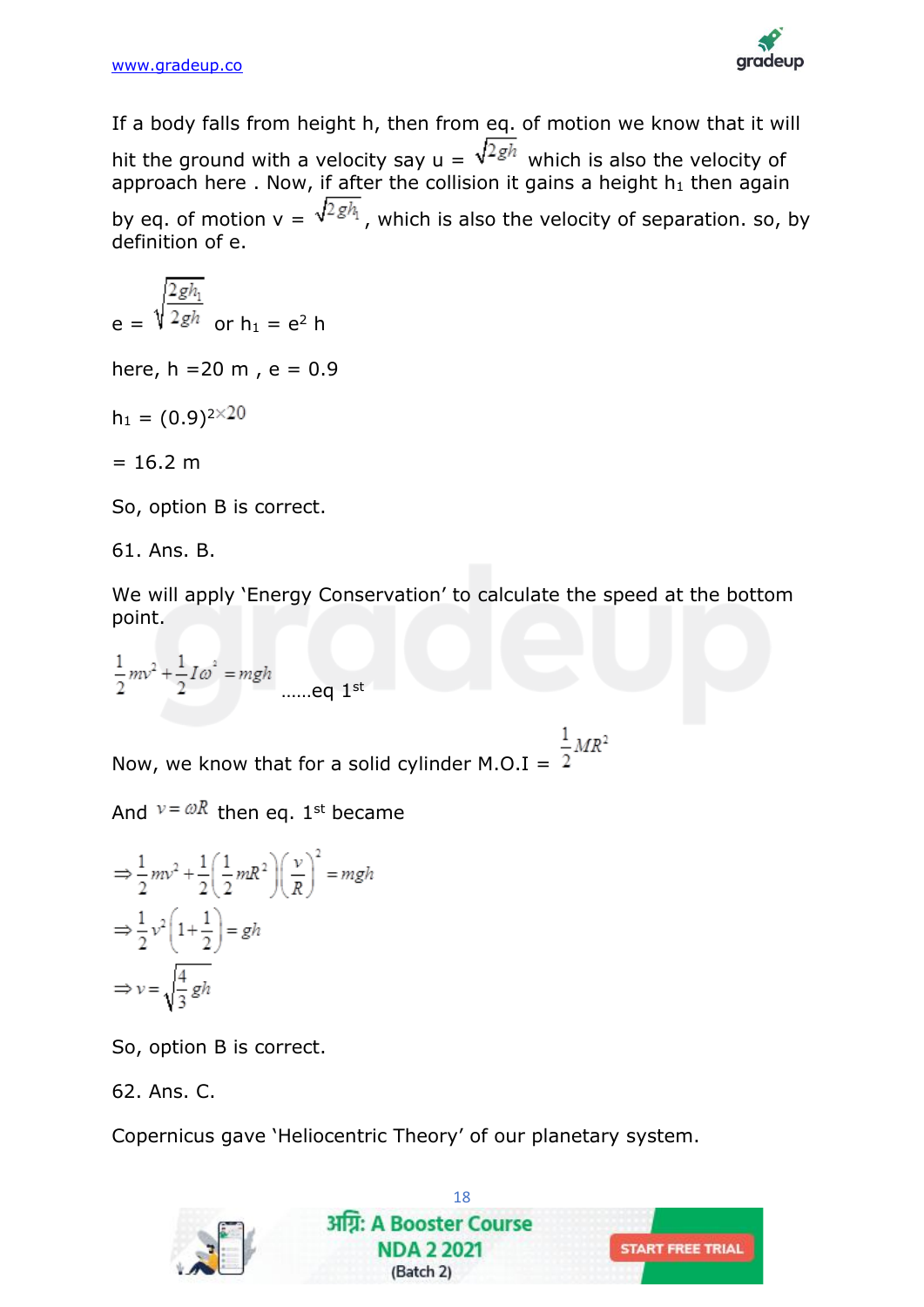

The Heliocentric Theory argues that the sun is the central body of the solar system and perhaps of the universe. Everything else (planets and their

satellites, asteroids, comets, etc.) revolves around it.

So, option D is correct.

63. Ans. B.

From Kepler's Third Law:

 $T^2 \alpha r^3$  or  $T \alpha(r)^{3/2}$ 

$$
\frac{T_2}{T_1} = \left(\frac{r_2}{r_1}\right)^{\frac{3}{2}}
$$
\n
$$
\Rightarrow T_2 = T_1 \left(\frac{r_2}{r_1}\right)^{\frac{3}{2}}
$$
\n
$$
= 365 \left(\frac{1}{2}\right)^{\frac{3}{2}}
$$

 $=129$  days

So, option B is correct.

64. Ans. D.

Breaking Stress = Y (Breaking Strain)

$$
= 3 \times 10^{10} \text{ N/m}^2
$$

So, option D is correct.

65. Ans. C.

Volume remains constant after coalescing.

Thus, 
$$
\frac{4}{3}\pi R^3 = 2 \times \frac{4}{3}\pi r^3
$$

where R is the radius of bigger drop and r is the radius of each smaller drop.

 $R = 2^{1/3}r$ 

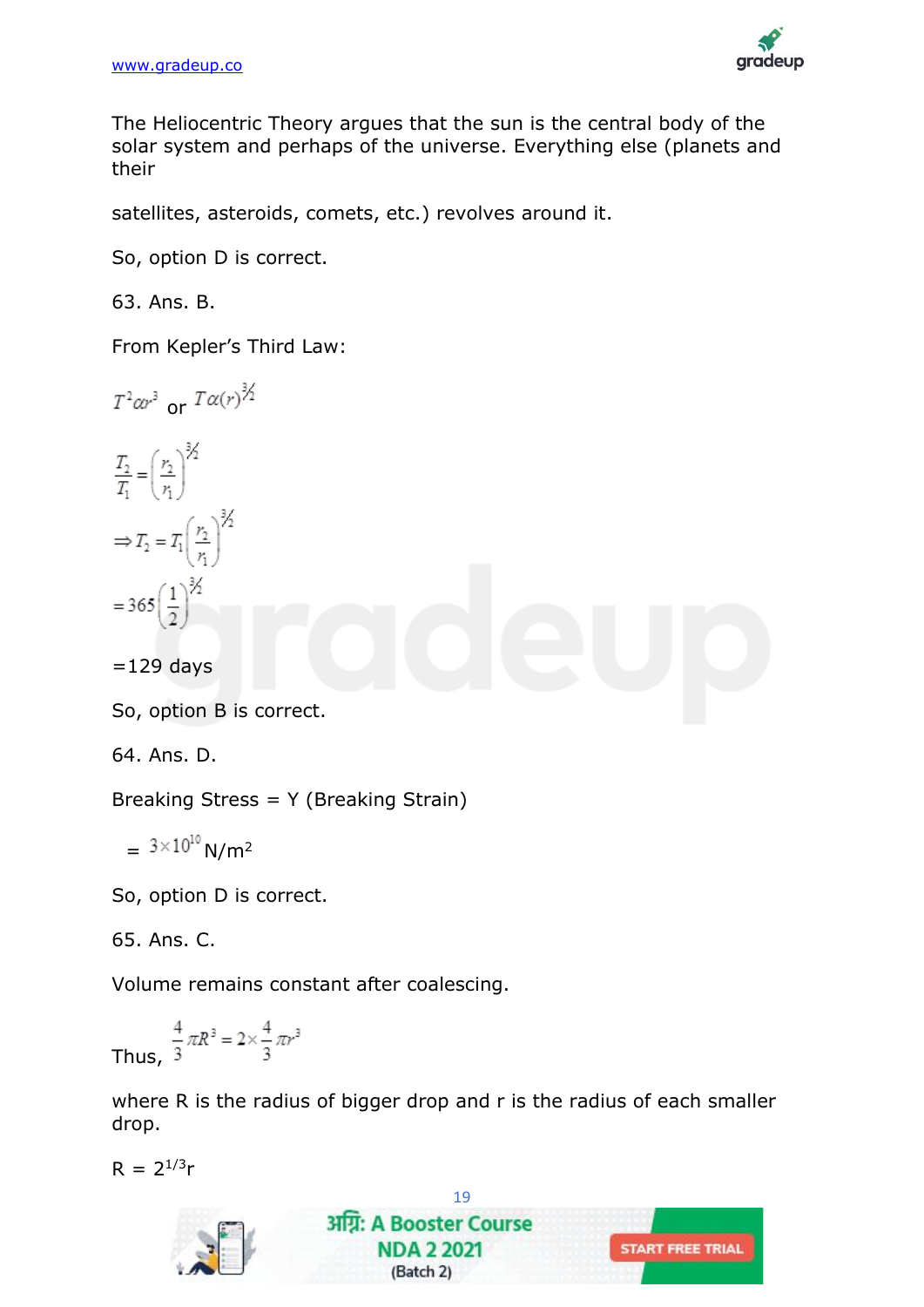

Now, Surface Energy per unit surface area is the Surface Tension. So,

Surface Energy,  $w = T\Delta A$ 

Or  $W = 4\pi r^2T$ 

Therefore, Surface Energy of the bigger drop:

$$
W_1 = \frac{4\pi (2^{1/3}r)^2 T}{(2^{2/3}) \cdot 4\pi r^2 T}
$$

Surface Energy of Smaller drop:  $W_2 = 4\pi r^2 T$ 

$$
\frac{W_1}{W_2} = 2^{2/3} : 1
$$

Hence,

So, option C is correct.

66. Ans. B.

A liquid will not wet the sides of the solid container if its angle of contact is obtuse.

| 95"         | poor wetting     |
|-------------|------------------|
| 15"         | good wetting     |
| $0^{\circ}$ | complete wetting |

So option B is correct.

67. Ans. A.

As the liquid film has two surfaces hence,

 $F = S.21$ 

$$
\Rightarrow S = \frac{F}{2l} = \frac{2 \times 10^{-2}}{2 \times (10 \times 10^{-2})}
$$

 $= 10^{-1}$  N/m  $= 0.1$  N/m

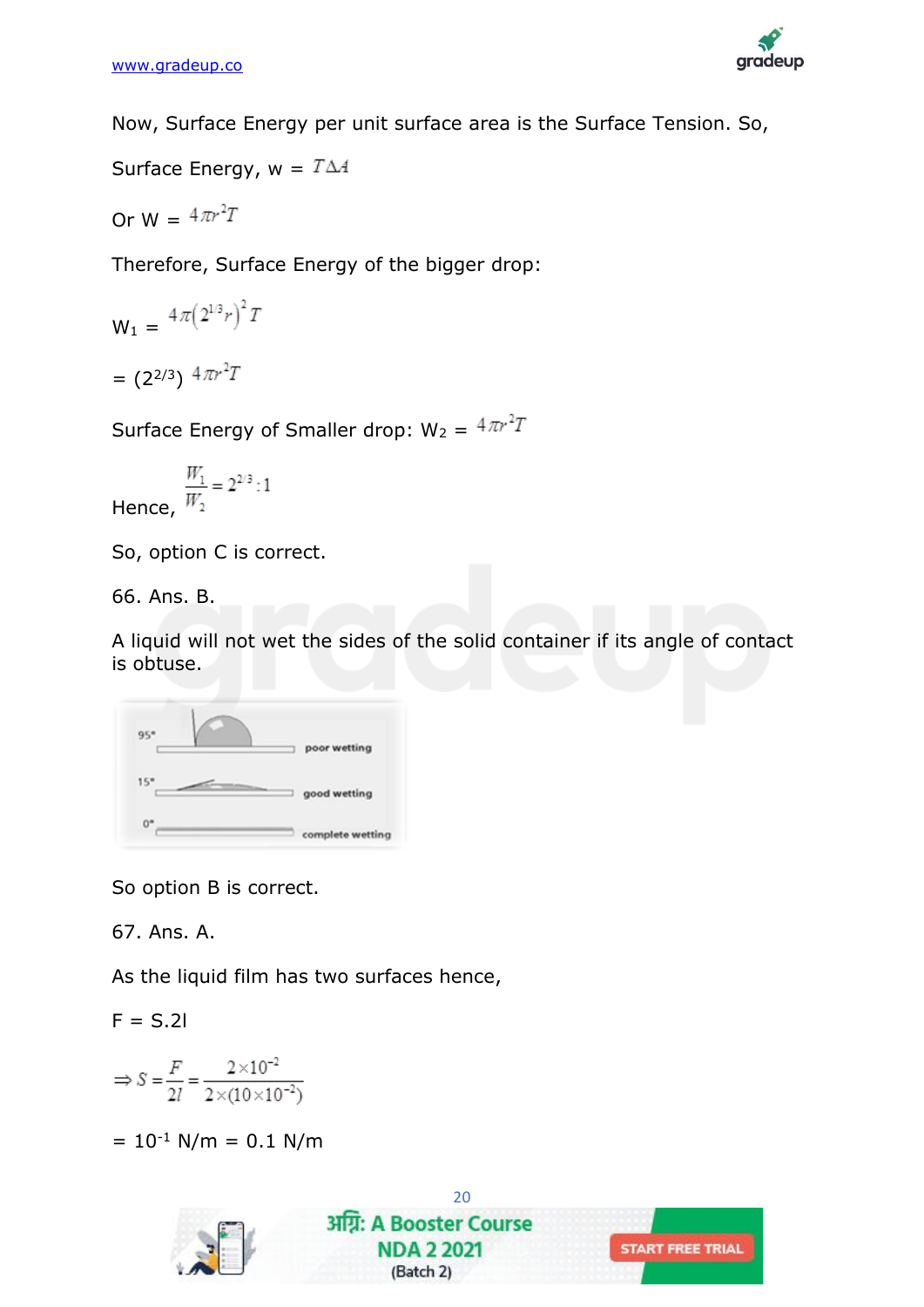

Hence, option A is correct.

68. Ans. D.

Here,  $\gamma = 1.5$  and  $v_2 = \frac{v_1}{4}$ , Sudden compression means that the change is adiabatic change. Hence:

$$
p_2 = p_1 \left(\frac{v_1}{v_2}\right)^{\gamma} = p_1 (4)^{15} = 8 p_1
$$

So, option D is correct.

69. Ans. A.

For the Adiabatic Process,  $\Delta Q = 0$ 

$$
\Delta U = -\Delta W
$$
  
\n
$$
\Rightarrow nC_v dT = +146 \times 10^3 J
$$
  
\nSo, 
$$
\frac{n f R}{2} \times 7 = 146 \times 10^3
$$

Where f is the degree of freedom.

$$
\Rightarrow \frac{10^3 \times f \times 8.3 \times 7}{2} = 146 \times 10^3
$$
  

$$
\Rightarrow f \cong 5
$$

So, it is a Diatomic gas.

Option A is correct.

70. Ans. B.

An ideal black body absorbs all the radiations incident upon it and has an emissivity equal to 1. If a black body and an identical another body arc kept at the same temperature, then the black body will radiate maximum power. Hence, the black object at a temperature of 2000∘C will glow brightest.

So, option B is correct.

71. Ans. A.

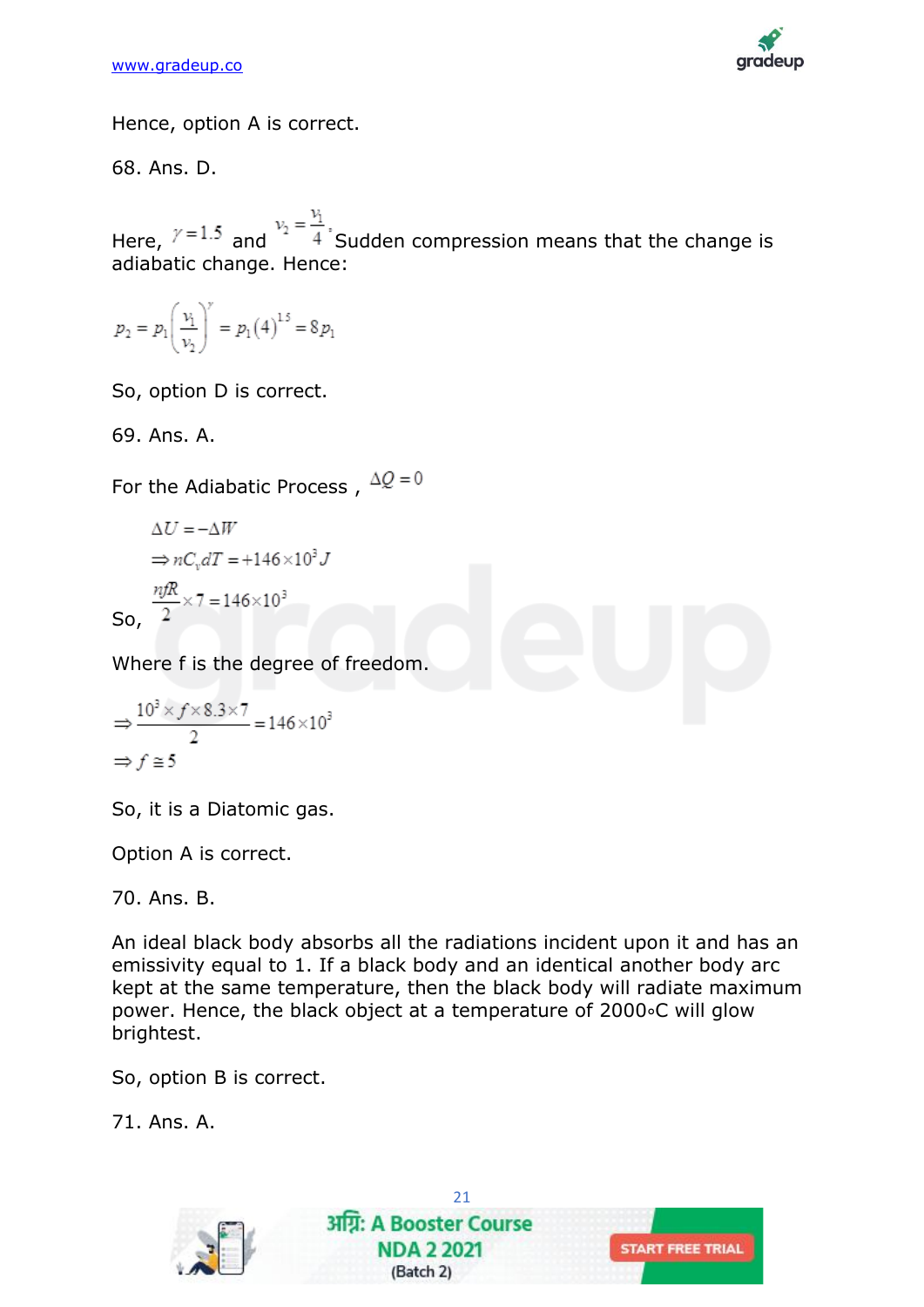

Under identical pressure and temperature condition, speed of sound in moist air is more than that in dry air, i.e.,  $V_m > V_d$ 

So, option A is correct.

72. Ans. C.

When heat is given to a gas in an isobaric process, then

 $\Delta O = \Delta U + \Delta W$  $\Rightarrow \Delta O = \Delta U + p \Delta V$ 

Hence,  $\Delta U$  = +ve, i.e., internal energy of gas increases and in isobaric process work is done by gas, which is  $\Delta W = p \Delta V$ 

So, option C is correct.

73. Ans. A.

The maximum velocity of a particle performing SHM is given by  $v = A\omega$ , where A is the amplitude and  $\omega$  is the angular frequency of oscillation.

$$
\therefore 4.4 = (7 \times 10^{-3}) \times \frac{2\pi}{T}
$$

$$
\Rightarrow T = \frac{7 \times 10^{-3}}{4.4} \times \frac{2 \times 22}{7} = 0.01
$$

 $= 0.01$  s

So, option A is correct.

74. Ans. C.

If no external torque act on the system then angular momentum will remain to conserve i.e.;

22

(Batch 2)

$$
\tau = 0
$$

$$
\Rightarrow \left(\frac{dL}{dt}\right) = 0
$$

 $L = const$  tan t

Hence, m  $V_{\text{max}}$  r<sub>min</sub> = m  $V_{\text{min}}$  r<sub>max</sub>

$$
r_{\min} = \frac{\nu_{\min} \times r_{\max}}{\nu_{\max}}
$$

अग्रि: A Booster Course **START FREE TRIAL NDA 2 2021**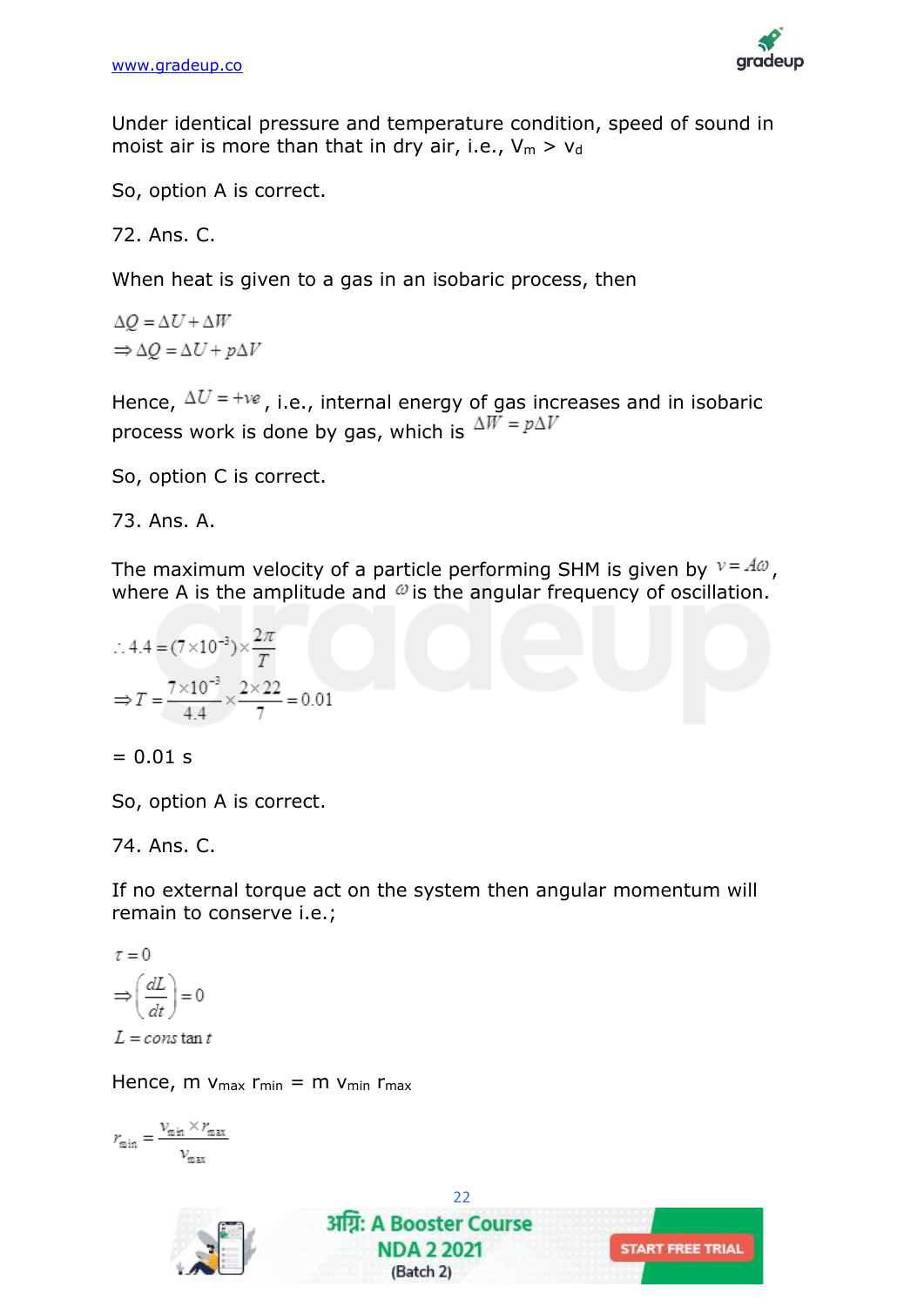

$$
= \frac{1 \times 10^3 \times 4 \times 10^4}{3 \times 10^4}
$$

$$
= \frac{4}{3} \times 10^3
$$
 km

So, option C is correct.

75. Ans. C.

We know, Acceleration due to gravity is given by,  $g = GM/R<sup>2</sup>$ 

Where, g: acceleration due to gravity

G: universal gravity constant

M: mass of the body

R: distance from the centre of the mass of large body

 $M_1=M$ ,  $M_2=2M$ 

 $R_1 = RR_2 = 2R$ 

$$
g_2/g_1 = (GM/R^2)_2/(GM/R)_1 = GM_2/R_2^2 \times R_1^2/M_1
$$

 $g_2/g_1 = 2M/(2R)^2 \times R/M$ 

hence,  $g_{2}=g_1/2$ 

76. Ans. D.

| Microscope                                   | Telescope                               |  |
|----------------------------------------------|-----------------------------------------|--|
| To see smaller objects                       | To see large and distant objects        |  |
| Focal length of eyepiece lens is greater     | Focal length of the objective is        |  |
| than the focal length of the objective lens. | greater than the eyepiece.              |  |
| The aperture of the objective is small.      | The aperture of the objective is large. |  |
| For higher magnification, focal length of    | For higher magnification, focal length  |  |
| the object should be small.                  | of the objective should be large.       |  |

77. Ans. B.

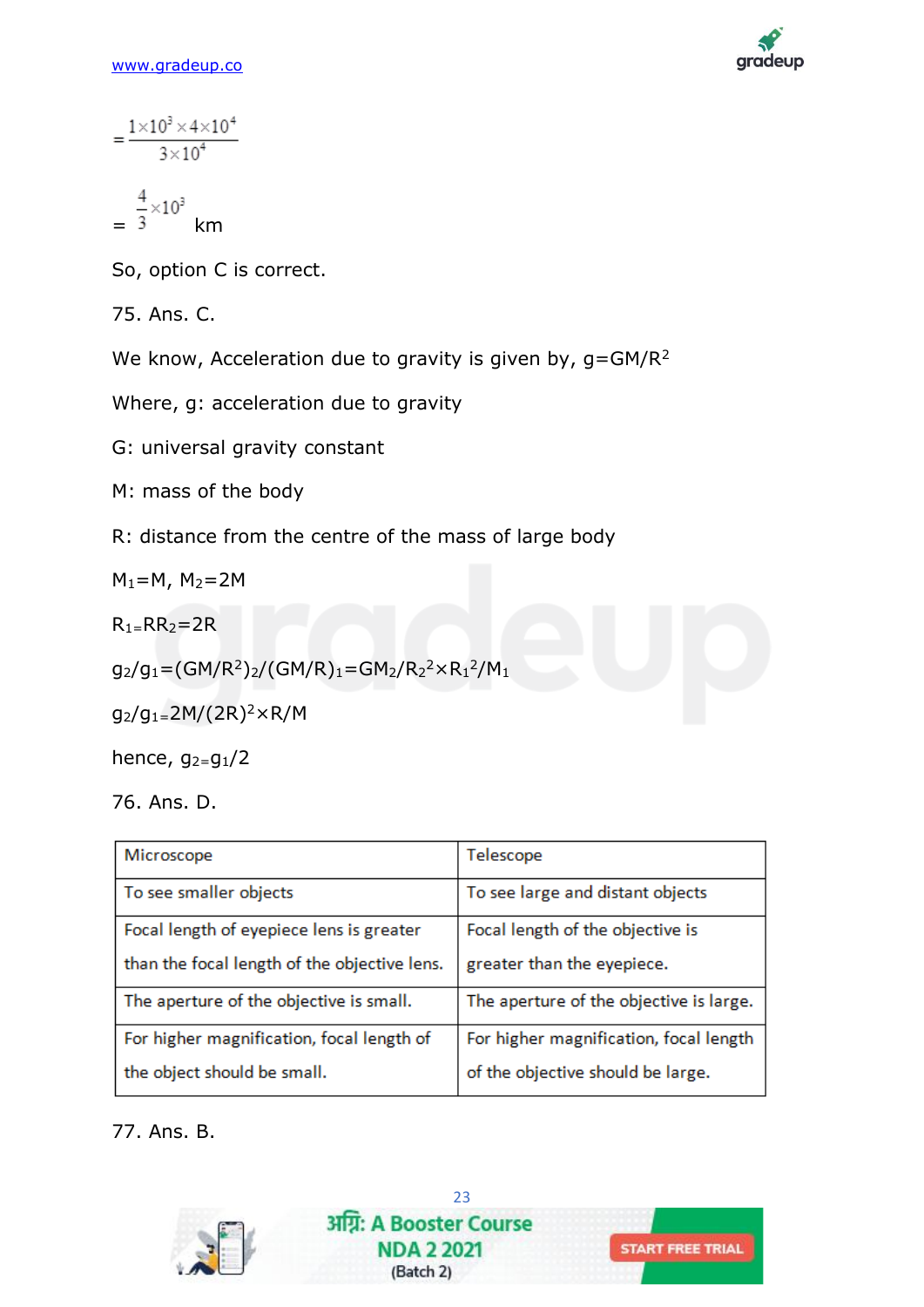

Ohm's Law states that the current (I) is inversely proportional to the resistance R. so, when the current increases, the resistance will decrease.

As per the Ohm's law, correct sequence of resistances will be-

 $R_1 < R_3 < R_2$ 

78. Ans. C.

Electrical wires follow standard coding. In India, wires are RGB mode-Red-Green-Black. Each of these RGB have different functions.

Red- It signifies the phase in electric circuit. It indicates live wire.

Black- It signifies neutral wire. It is connected to neutral bus bar inside an electric panel. It does not carry charge or current.

Green- it stands for grounding/earthing in electric circuit. These wires are usually not meant for lights and fans purposes; they are chiefly used for AC, geyser, TV, microwave, etc.

79. Ans. B.

We know,

Time Period=  $2^{\pi\sqrt{l}}/g$ 

New time period  $T_2/T_1=\sqrt{L^2/L^2}$ 

 $T_2 = T\sqrt{4L/L}$ 

Hence,  $T_2=2T$ 

80. Ans. B.

Statement 3 is incorrect, as energy of UV light photon is more than that of visible light photon.

Wavelength of visible light is more than that of X-rays and the energy of X-rays photon is higher than that of UV photons.

24

**START FREE TRIAL** 

अग्नि: A Booster Course **NDA 2 2021** 

(Batch 2)

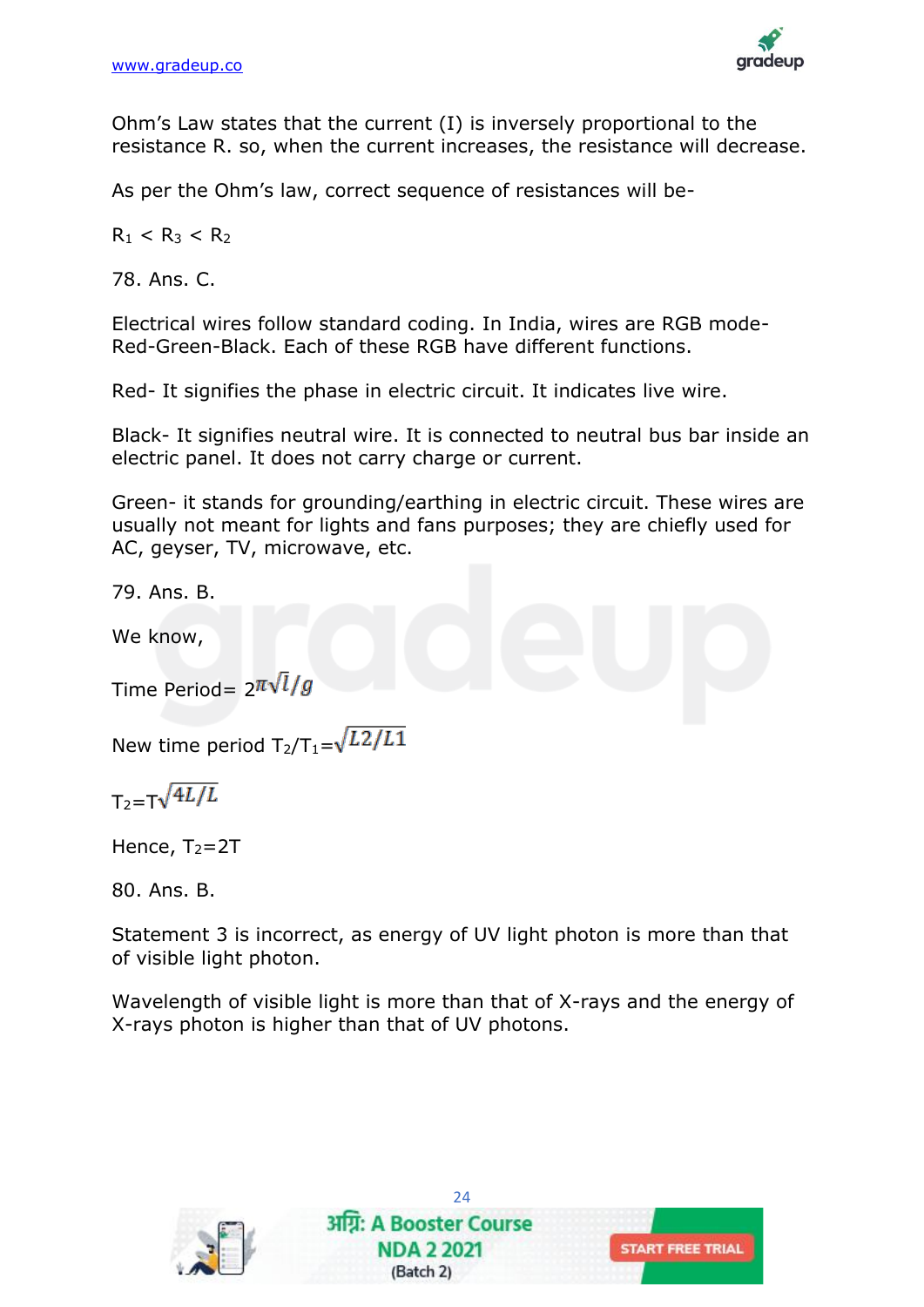



81. Ans. B.

To calculate  $R_{AB}$ ;

As we know,  $1/R_1 = 1/R + 1/R = 2/R$ 

 $R_1 = R/2$ 

Since,  $R_1$  and  $R_2$  are series connected, so

- $\Rightarrow$  R<sub>1</sub>=R<sub>1</sub>+R
- $\Rightarrow$  R/2+R
- ⇒ 3R/2
- Now,  $1/R_{AB} = 1/R_2 + R$
- $\Rightarrow$  2R/3+R
- ⇒ 5R/3

Hence, RAB=3/5R

82. Ans. B.

A reflex arc is a neural pathway which controls a reflex. Most reflex arcs have 5 major components viz. receptors, sensory neurons, interneurons, motor neurons and muscles.

The correct circuit of reflex arc is:

Receptor, Sensory neurons, Spinal cord, motor neurons, effector

For example, a pain in receptor in the fingertip which ends with a motor neuron at an effector that is a skeletal muscle.

83. Ans. B.

Potential Energy is given by,



25 अग्रि: A Booster Course **NDA 2 2021** (Batch 2)

**START FREE TRIAL**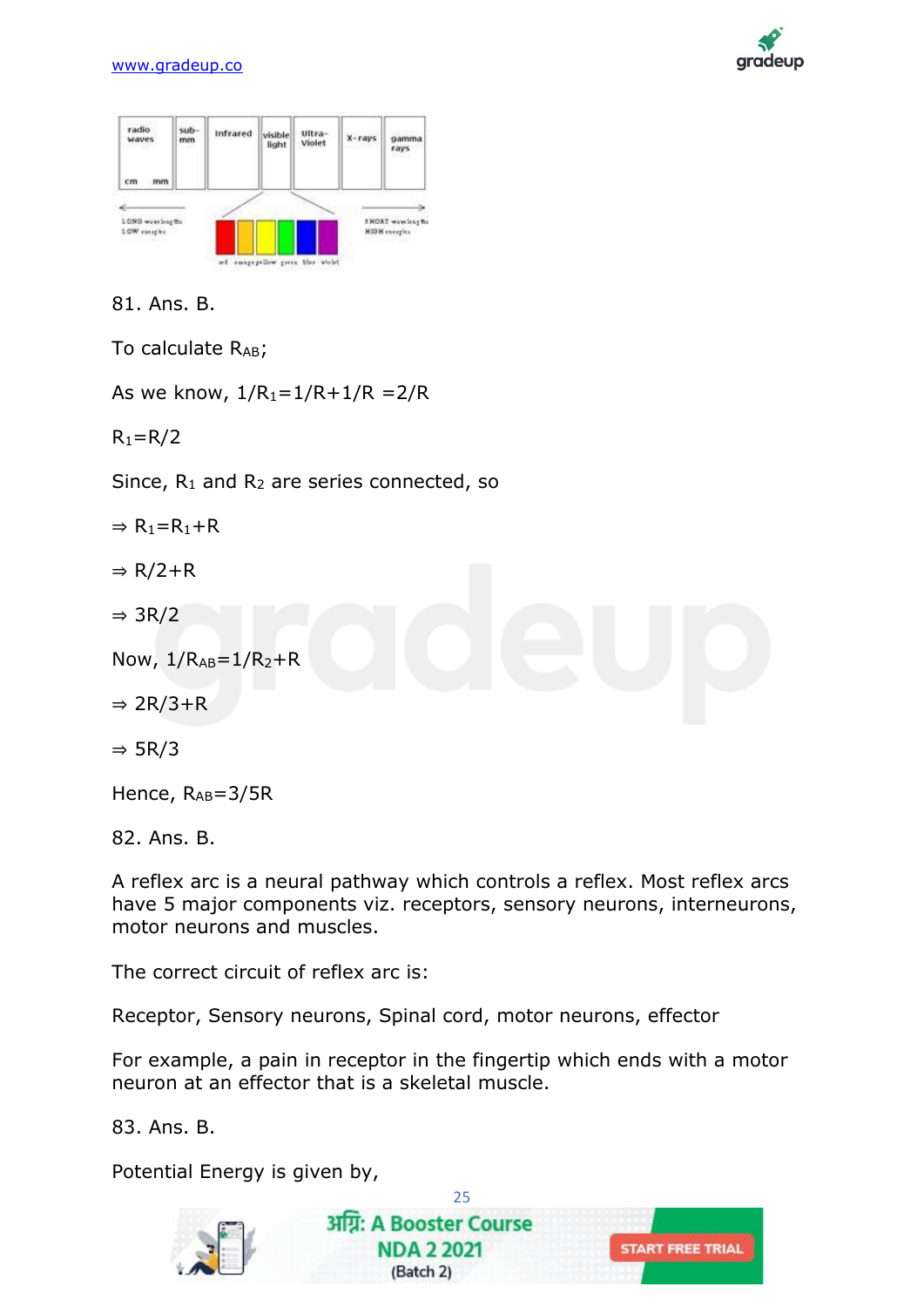

 $\Rightarrow$  PE=q $\times \Delta V$ 

 $= 1.6 \times 10^{-1}$ Joule

Hence, (B) is the correct answer.

84. Ans. A.

- Light Emitting Diode (LED) is a semiconductor light source.
- LED is made up of millions of diode fabricated electronically to create screen for visualization.

85. Ans. B.

Angstrom to Nanometer conversion Table-

|      | Angstrom (A)   Nanometer (nm) |
|------|-------------------------------|
| 0.01 | 0.001                         |
| 0.1  | 0.01                          |
|      | 0.1                           |
| 2    | 0.2                           |
| 10   |                               |
| 100  | 10                            |

86. Ans. A.

According to Ampere's Law, Current (I) in the wire induces a magnetic field (B) which is proportional to the current.

Hence, magnetic field strength of a current carrying wire depends upon the current in the wire.

87. Ans. D.

The frequency of ultrasound wave is greater than 20kHz. Human hearing is in the range of about 20Hz to 20,000Hz. The ultrasound waves are above normal human hearing. So, we can not hear ultrasound.

88. Ans. A.

Sound does not travel through vacuum. In vacuum, the region is marked by the absence of air. Space is such an area. So, sound waves require a medium to propagate and hence can not travel in space. Both the

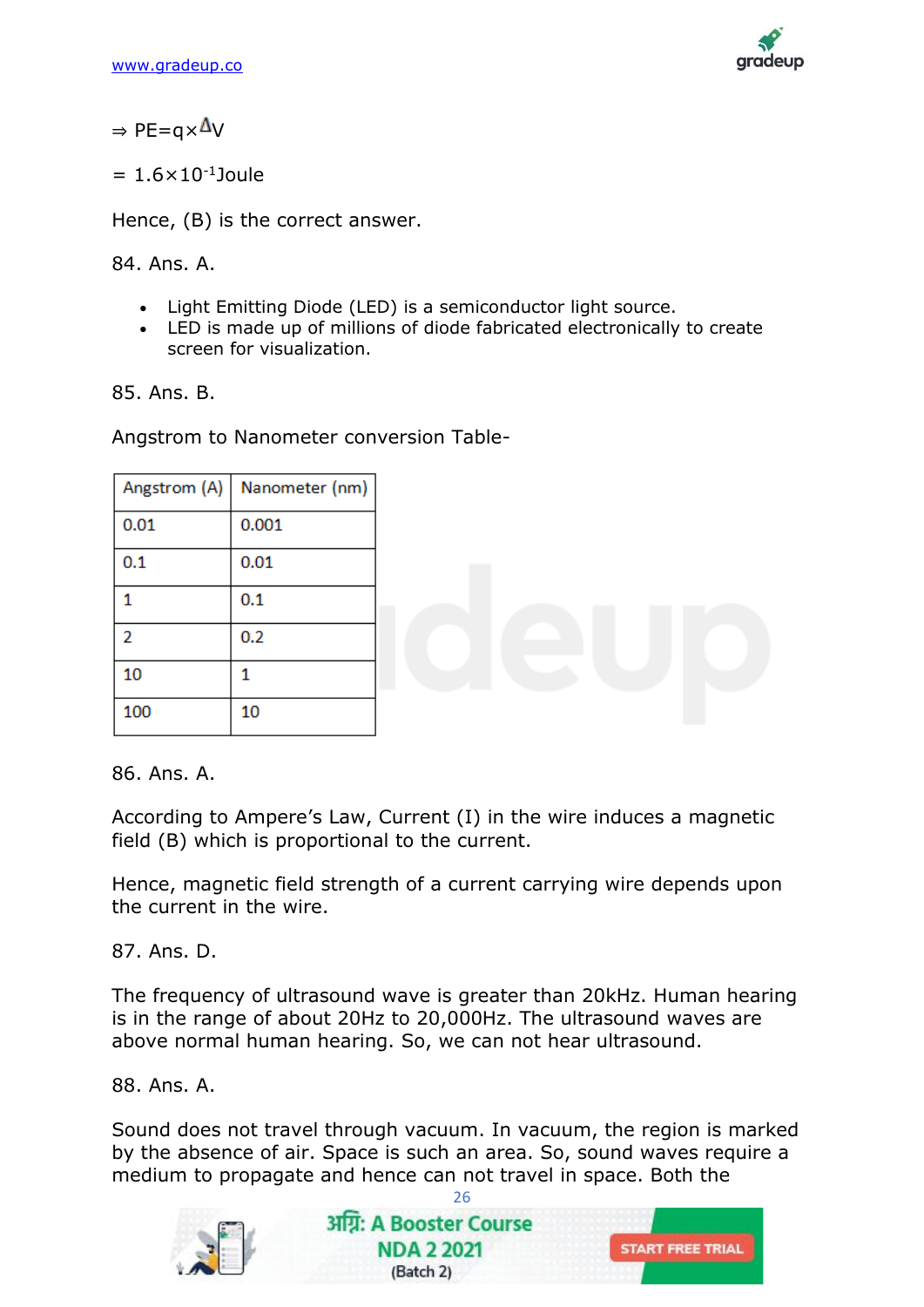

statements are correct with statement 2 as the correct explanation of statement 1.

89. Ans. B.

Pitch of the sound depends on its frequency. A high pitch indicates high frequency sound wave whereas low frequency corresponds to a low frequency sound wave. Also, loudness of sound depends on its amplitude. Both statements are correct, but second statement is not he correct explanation of first statement.

90. Ans. C.

At the center of the current carrying coil, the magnetic field intensity is directly proportional to current and number of turns in the coil and inversely proportional to radius of the coil. The formula for magnetic induction is,

 $\mu_0 I$  $B1 = 2a \times N$ 

If the number of turns got doubled and radius got halved then

$$
B2 = \frac{\mu_0 I}{a} \times 2N
$$

 $B2=4xB1$ 

 $B2 = 4 \times 0.1 = 0.4$  tesla

91. Ans. A.

When a object placed in front of convex mirror image is always formed behind the mirror. The image formed by convex mirror is always virtual. When object starts moving towards mirror then the image starts moving away from focus. Only when the object is at infinity the image is at focus. The image formed by the convex mirror is always smaller the object.

92. Ans. C.

A plane mirror is a flat refractive surface. In the plane mirror angle of reflection is equal to angle of incidence. The image formed in the plane mirror is always virtual, upright and having same shape and size. Focal length of plane mirror is infinite because focal length of mirror is R/2 and radius of a mirror is infinite.

93. Ans. A.

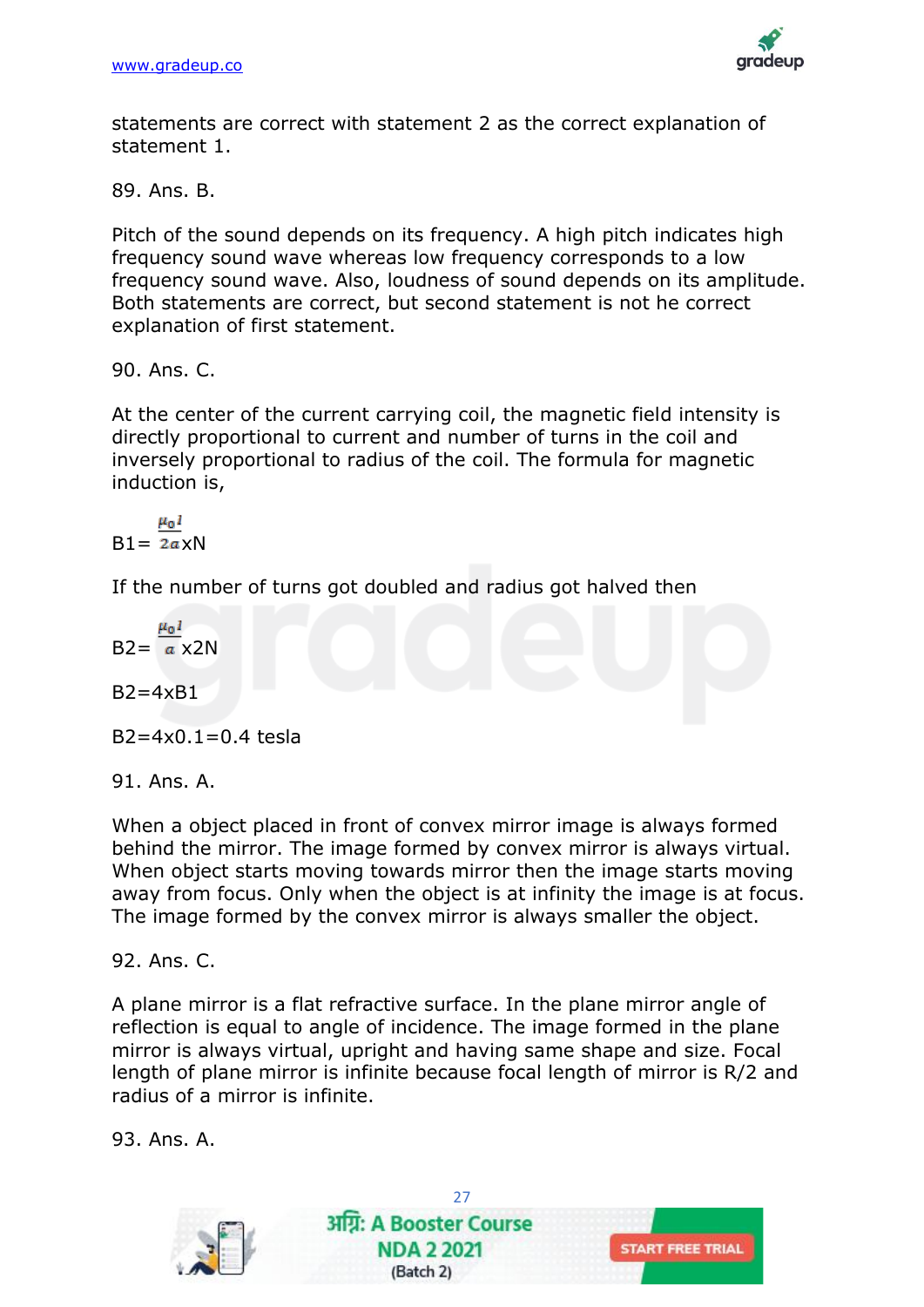

Refractive index of a medium is inversely proportional to velocity.

Given that  $n_2/n_1$  is 1.5

So  $v_1 / v_2 = 1.5$ 

94. Ans. B.

The relationship between areal and volume expansion is,

β/2=γ/3

γ=3xβ/2

 $y=3x$  1.6  $\times$  10<sup>-5</sup> /2

 $y=2.4 \times 10^{-5}$  K<sup>-1</sup>

95. Ans. C.

 $S=$ ut+1/2at<sup>2</sup>

 $100=0+1/2x$ ax4<sup>2</sup>

 $a= 12.5$  cm/s<sup>2</sup>

Acceleration= g sin $\theta$ 

a sin $\theta$  = 12.5

 $\sin^2$  = 12.5/1000=1/80

 $\theta = \sin^{-1} \frac{1}{80}$ 

96. Ans. A.

The power of a lens is defined as the reciprocal of its focal length.

D=1/f, where D is in dioptre and f is in meters.

 $D=1/0.5 = 2$  dioptre

97. Ans. D.

Acceleration is change in velocity with reapect to time. Above time and velocity graph acceleration during 8s to 12 second is

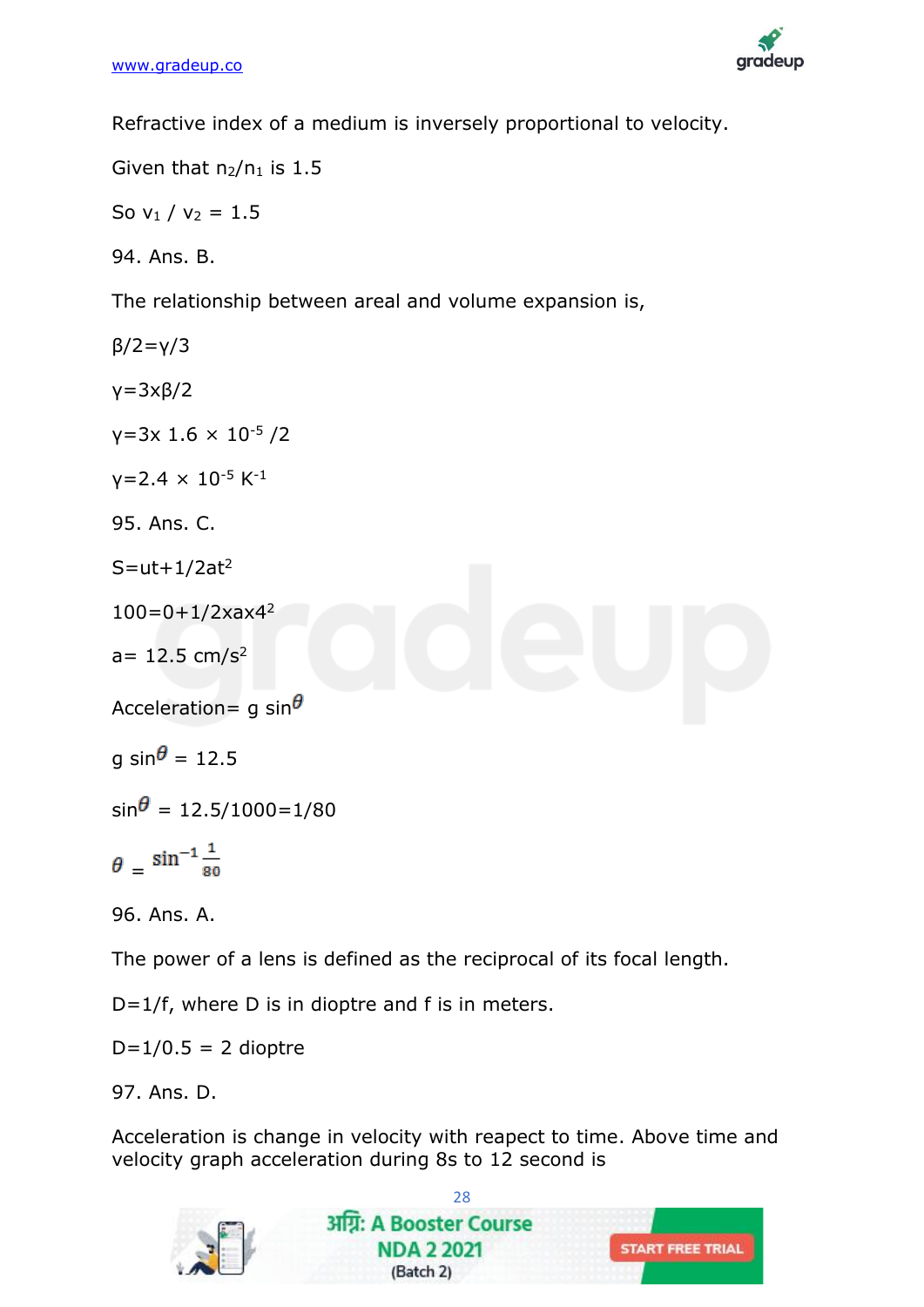

Acceleration =  $4 - 8/12 - 8 = -1$  m/s<sup>2</sup>

98. Ans. A.

X-rays have wavelength of around 1 A (1 angstrom is  $1 \times 10$  ^-10 meters). And in nanometers it is around 0.1 to 10 nanometers.

99. Ans. D.

The Step-Up Transformer increases the voltage from primary to secondary. Secondary Winding has more windings than the primary winding. Step-up transformers are used in transmission lines to replace the high voltage produced by the alternator. The power loss of a transmission line is directly proportional to the square of the current flow through it.

100. Ans. C.

Energy can neither be created nor destroyed. This statement is stated in the 'First Law of Thermodynamics' which is also known as Law of Conservation of Energy. Energy can only be transferred from one form to another form.

The 'Second Law of Thermodynamics' states that disorder always increases in the universe. After cleaning your room, it always has a tendency to get messy again. This is a consequence of the second law. As the disorder increases in the universe, energy changes to less useful forms. Thus, the efficiency of any process will always be less than 100%.

The 'ThirdLlaw of Thermodynamics' tells us that all molecular movements stop at a temperature we call absolute zero, or 0 Kelvin (-273°C). Since temperature is a measure of molecular movement, there cannot be a temperature less than absolute zero. At this temperature, there is no disorder in a complete crystal.

101. Ans. B.

According to the International Astronomical Union (IAU), a light-year is a distance that light travels in a vacuum in one Julian year (365.25 days). Because it includes the word "year", the term light-year can be misinterpreted as a unit of time.

Astronomical units: 63241 au; 0.3066 pc. It is about 9.47 quadrillion metres or 5.9 trillion miles.

102. Ans. B.

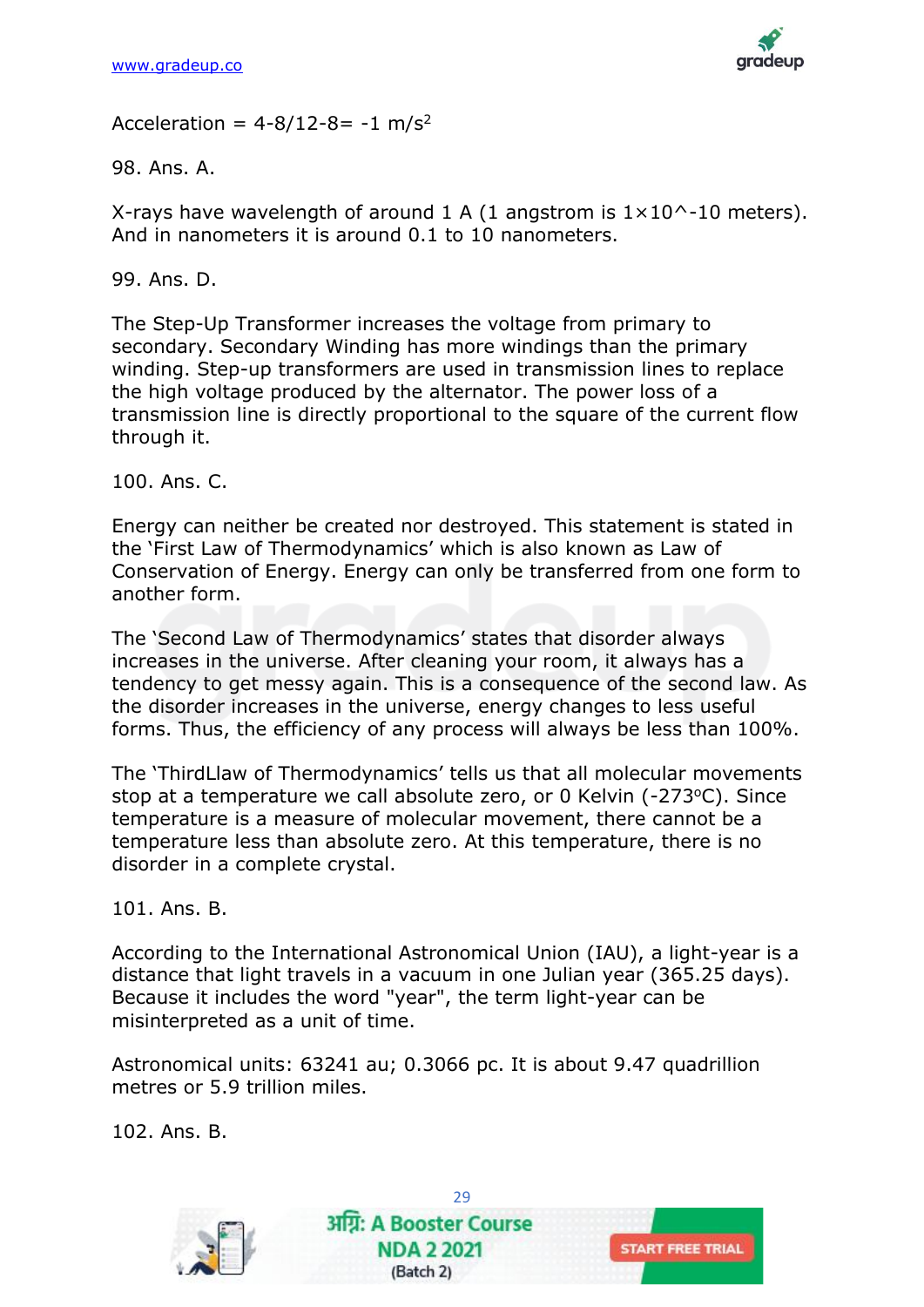

Weight of the object will decrease as compared to its weight in the air. This is because by Archimedes' Principle if an object is immersed in a fluid, it experiences an apparent loss of weight which is equal to the weight of the fluid displaced. All objects are immersed in the buoyancy or high force of water experience. Even if the object is too heavy (denser than water) to float, it will still experience a force.

103. Ans. B.

When a lighted bulb is placed at the focus of the Concave Mirror Reflector, then Reflector of the mirror turns the incoming rays from the source in the parallel direction.

That's why it is used in vehicle headlights to send parallel rays because it allows light to be focused as a single beam.

104. Ans. A.

High-Altitude cooking is the opposite of Pressure Cooking in that the boiling point of water is lower at higher altitudes due to the decreased atmospheric pressure. This often requires an increase in cooking times or temperature and alterations of recipe ingredients.

105. Ans. B.

The ionization energy of the hydrogen atom in the ground state is 13.6 eV. Ionization energy is the amount of energy required to remove the most relaxed electron or valence electron from an atom.

Ionization energy, also known as Ionization Potential, IE, IP, ΔH°, is the energy required to extract an electron from a gaseous atom or ion. The first or initial ionization energy or  $E_i$  of an atom or molecule is the energy required to remove one mole of electrons from one mole of individual gaseous atoms or ions. The higher the ionization energy, the more difficult it is to remove an electron. Therefore, ionization is an indicator of energy reactivity. Ionization energy is important because it can be used to help estimate the strength of chemical bonds. Ionization energy is reported in units of kilojoule per mole (kJ/mole) or electron volts (eV).

106. Ans. D.

The charge carriers that are present in large quantities are called **'Majority Charge Carriers'**. The majority of charge carriers carry most of the electric charge or electric current into the semiconductor. Therefore, the majority of charge carriers are mainly responsible for the electric current in the semiconductor. When a trivalent atom such as boron or gallium is added to the inner semiconductor, a p-type

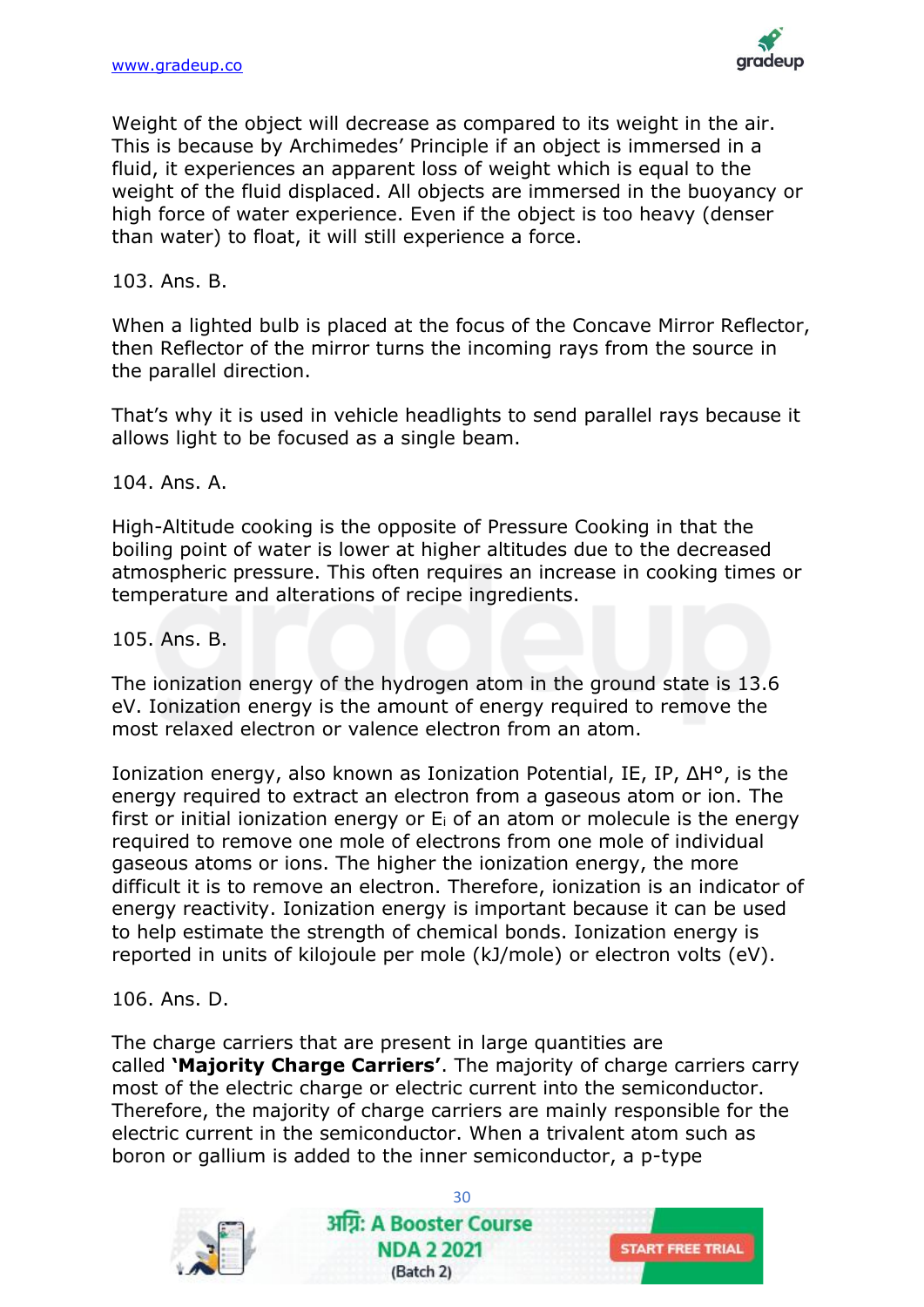

semiconductor is formed. In P-type semiconductor, a large number of holes are present. Therefore, **holes** are the majority charge carriers in Ptype semiconductors.

#### 107. Ans. A.

**Ultraviolet waves or UV rays are used to detect fake currency. The paper currency consists of a strip that is embedded in a note. This bandage cannot be forged like the original pose. So, to detect a forgery in currency notes, UV rays are used.**

**Radio waves have the longest wavelength of all electromagnetic waves. They range in length from about one foot to several miles. Radio waves are often used to transmit data and are used for all types of applications, including radio, satellite, radar, and computer networks.**

**Microwave waves are accompanied by radio waves that are measured in centimetres. We use microwaves in cooking, disseminating information and radar, which helps in forecasting the weather. Microwaves are useful in communication because they can penetrate clouds, smoke and light rain.**

**Infrared waves have waves that are close to visible light at wavelengths. These are infrared waves used to change channels in your TV remote. Far-infrared waves are far from visible light in wavelengths. Far-infrared waves are thermal and give heat. Anything that gives heat transmits infrared waves.**

**Ultraviolet light is used by powerful telescopes such as the Hubble Space Telescope to visualize distant stars. Some insects, such as the bumblebee, may see ultraviolet light.**

108. Ans. B.

**Convex mirrors are commonly used as rear-view mirrors in vehicles because they give an erect, virtual, full size diminished image of distant objects with a wider field of view.**

**• Plane Mirrors - These are flat mirrors that represent images in their normal proportions, reversed from left to right. It is the most common type of mirror used in bedrooms and bathrooms.**

**• Concave Mirrors - Concave mirrors are spherical mirrors that tilt inward like a spoon. They cause confusion of largeness and are usually found in bathrooms and bedrooms.**



31 अग्रि: A Booster Course **NDA 2 2021** (Batch 2)

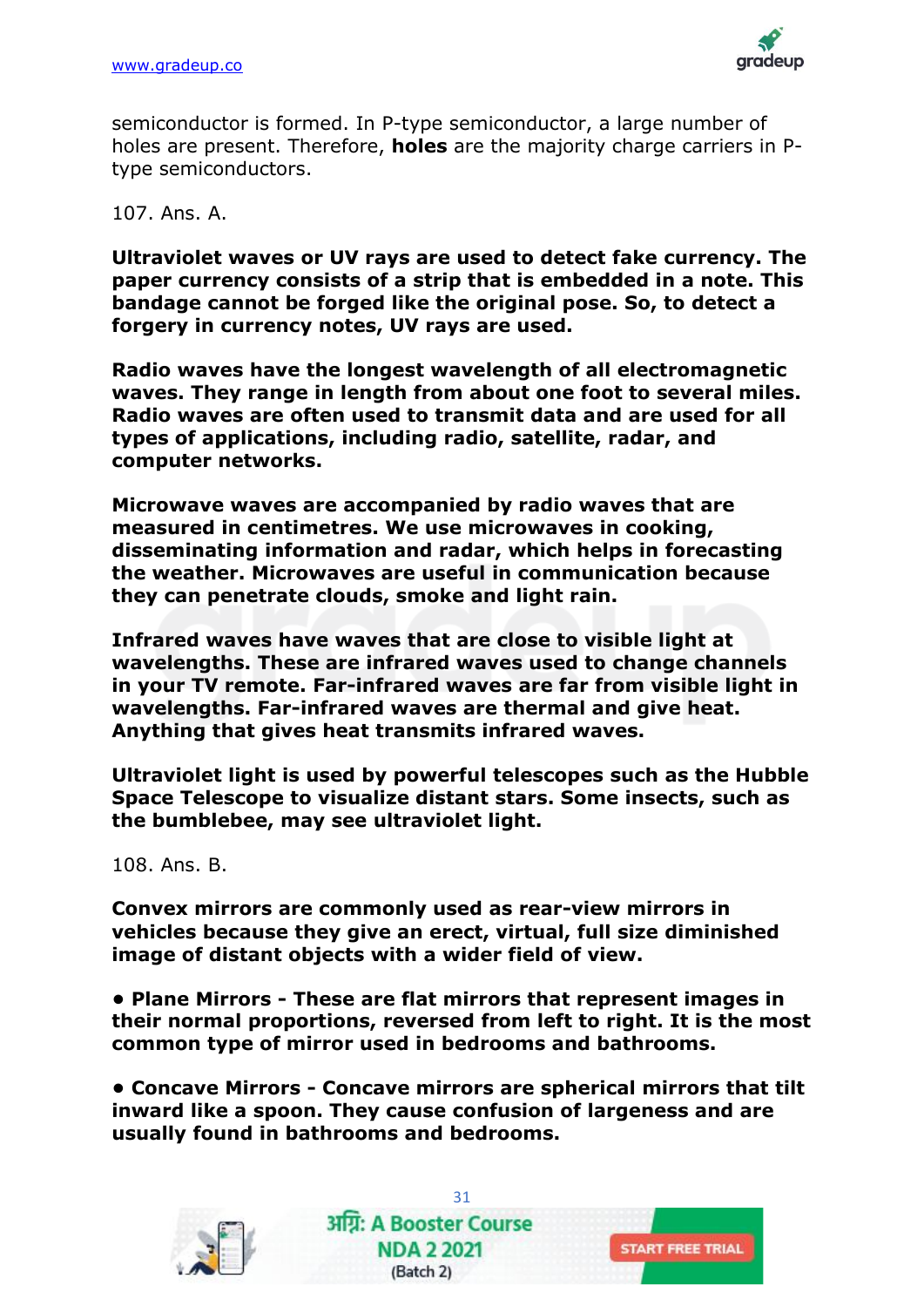

**• Convex Mirrors - Convex mirrors are also spherical mirrors. However, unlike concave mirrors, they magnify and distort the reflected image, making it smaller.**

**• Cylindrical lenses can be used in single axial convergence or divergence of beams and can be found in optical measurements, laser scanning, spectroscopy, laser diode output beam shaping, Xray light microscopic imaging, etc.**

109. Ans. A.

**A Geiger Counter is a device used to detect and measure radiation. Also known as the Geiger-Mueller counter, it is widely used in applications such as radiation dosimetry, radiological protection, experimental physics, and the nuclear industry.**

**A Polarimeter is a scientific instrument used to measure the angle of rotation, which alternately passes polarized light through an active substance.**

**A Calorimeter is a device used to measure the heat flow of a chemical reaction or physical change. The process of measuring this heat is called Calorimetry.**

**A basic Calorimeter consists of a metal container of water above a combustion chamber, in which a thermometer is used to measure changes in water temperature. A colorimeter is a photosensitive device that is used to measure the transmittance and absorption of light passing through a liquid sample. The device measures the intensity or concentration of the colour that develops upon introducing a specific reagent into a solution.**

110. Ans. B.

**About 8 minutes. Sunlight travels at the speed of light, photons emitted from the surface of the sun need to travel in the vacuum of space to reach our eyes. The short answer is that it takes 8 minutes and 20 seconds of sunlight to travel from the Sun to the Earth.**

111. Ans. B.

**Emission refers to a process by which any object is liberated. In the same way, the process by which free electrons are released from the metal and enter a vacuum is called electron emission and when it absorbs light energy, free electrons are released from the** 



32 अग्रि: A Booster Course **NDA 2 2021** (Batch 2)

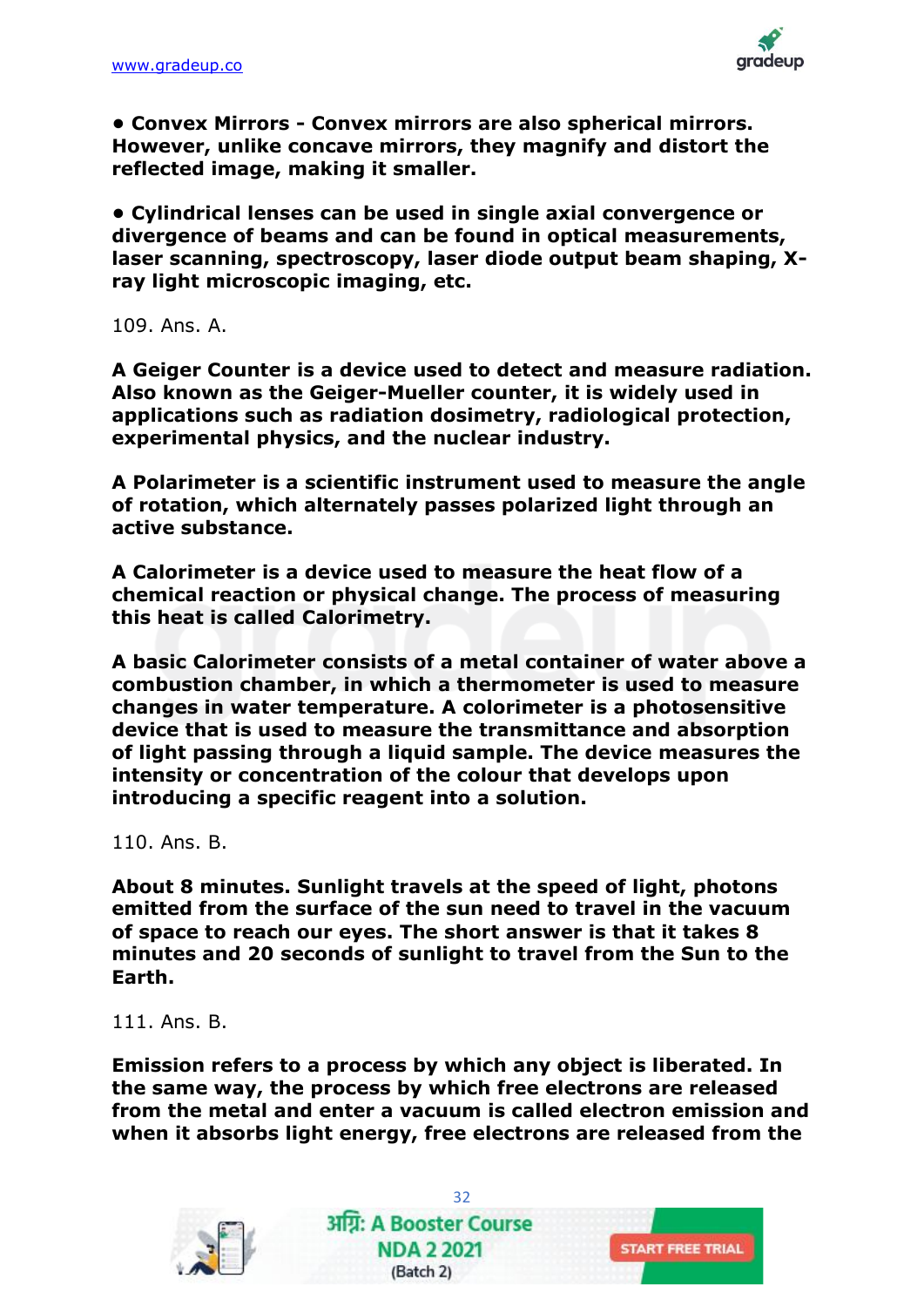

**metal. Photoelectric emission is also called photoemission or photoelectron emission or photoelectric effect.**

**• Thermionic emission occurs when a large amount of external energy in the form of heat is supplied to the free electrons in the metals.**

**• Field emission, also called Cold Emission, discharge of electrons from the surface of a material subjected to a strong electric field.**

**• Due to the creation of the electric field intensity needed for obtaining the auto electronic emission sufficient for excitation of the magnetron, provides for the possibility of the instant start of the magnetron without the need for first heating the cathode.**

112. Ans. D.

If the objects are dropped from the same height, they will reach the bottom simultaneously. Gravitational force is independent of the mass of the body. The acceleration due to gravity is same for all the objects, so  $t_1 = t_2 = t_3$ .

113. Ans. C.

The Henry (H) is the SI unit of inductance. Reduced to base SI units, one henry is the equivalent of a one-kilogram meter squared per second squared per ampere squared (kg m  $2$  s  $-2$  A  $-2$ ). The Hertz is a unit derived from time which measures the frequency in the International System of Units (SI). Symbol: Hz, definition: 1/s.

114. Ans. A.

When an Ultrasonic Wave transmits from one material/medium to another having different indices of refraction, then due to the different velocities of the waves within the two materials/medium both reflected and refracted waves are produced.

Certain Gases (like  $CO<sub>2</sub>$ , N<sub>2</sub>, H<sub>2</sub>) and liquid absorb the Ultrasound Energy which as a result increases their temperature.

115. Ans. D.

Micro wave, Visible light, Infrared, Ultraviolet, Gamma Rays, X-ray and Radio Waves are Electromagnetic Waves. They don't need a medium to propagate and can travel through a vacuum.

However, Sound Wave is a longitudinal, mechanical wave needs a medium to propagate and cannot travel through a vacuum.

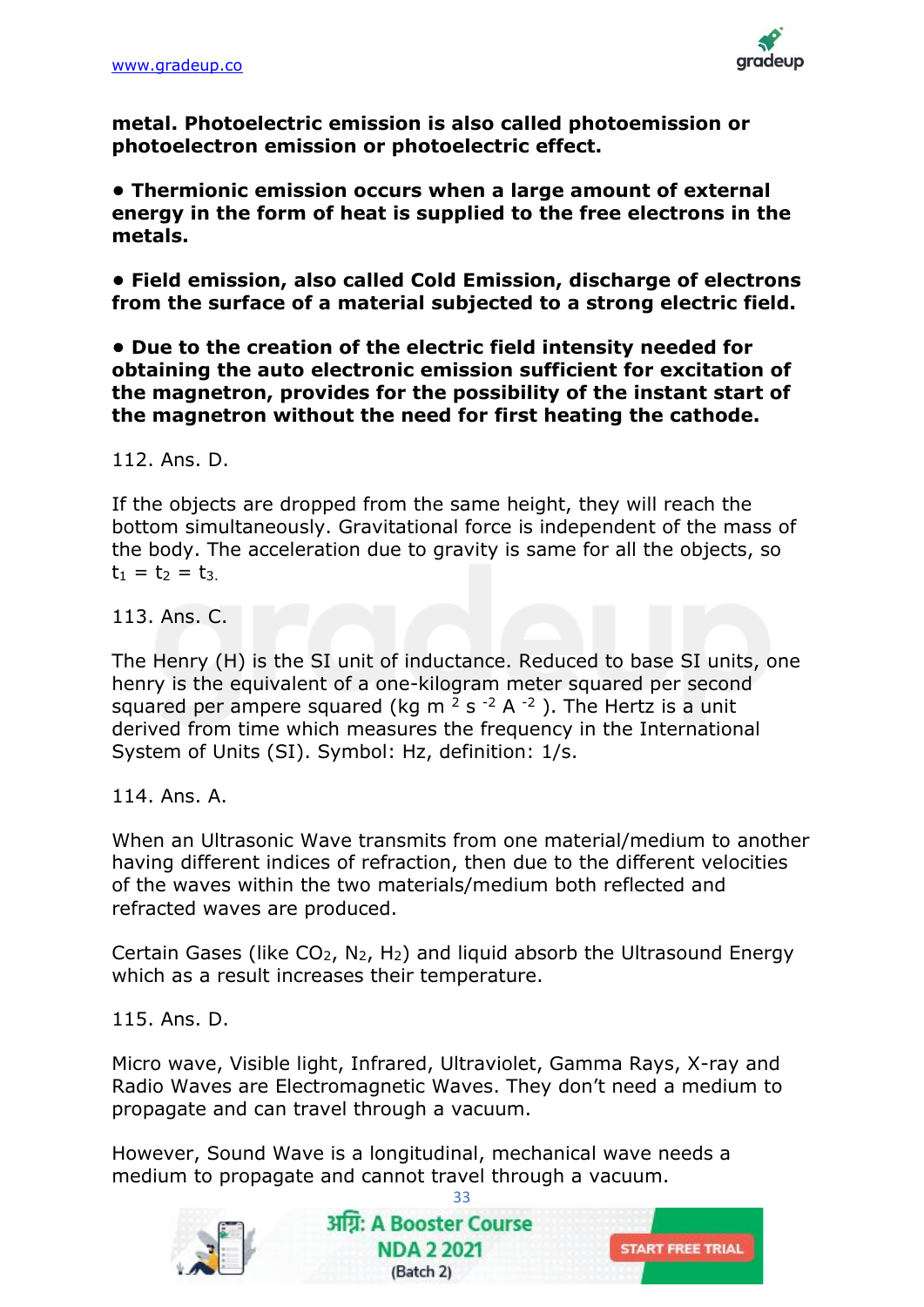

116. Ans. C.

There are 4 basic laws of Thermodynamics.

The state that- "heat transfer occurs spontaneously only from a body at higher temperature towards lower temperature". It states that the final entropy of the system must be greater than or identical to the initial entropy. Entropy is a measure of the amount of disorder within a system.

117. Ans. B.

Ultrasonic Waves are sound waves having a frequency above 20,000 Hz. They are inaudible to human ears.

They are widely used in Communication devices, Medical application, in Defense equipment and other industries.

Bats use Ultrasonic Waves to navigate and catch prey. They emit Ultrasonic Waves while moving at high speed and in pitch darkness. When the sounds are reflected back, bats sense it and can trace the prey.

118. Ans. A.

The magnitude of the Centripetal Acceleration ( $a<sub>c</sub>$ ) of an object moving in a circle of radius "r" at a speed " $v'' = v^2 / r$ 

Now since  $a<sub>c</sub>$  is inversely proportional to a radius so the centripetal acceleration of the object is smaller for a gentle curve (i.e., the curve of larger radius) than that for a sharp curve (i.e., the curve of smaller radius).

119. Ans. A.

Each of the two semicircles between the two ends of the diameter has a resistance of 20/2=10.

These two resistors are in parallel between the two ends of the diameter. Thus the effective

34

**START FREE TRIAL** 

अग्रि: A Booster Course **NDA 2 2021** 

(Batch 2)

resistance is

R= R1\*R2 / R1+R2

 $= 10*10/10+10$ 

 $= 5$ 

120. Ans. C.

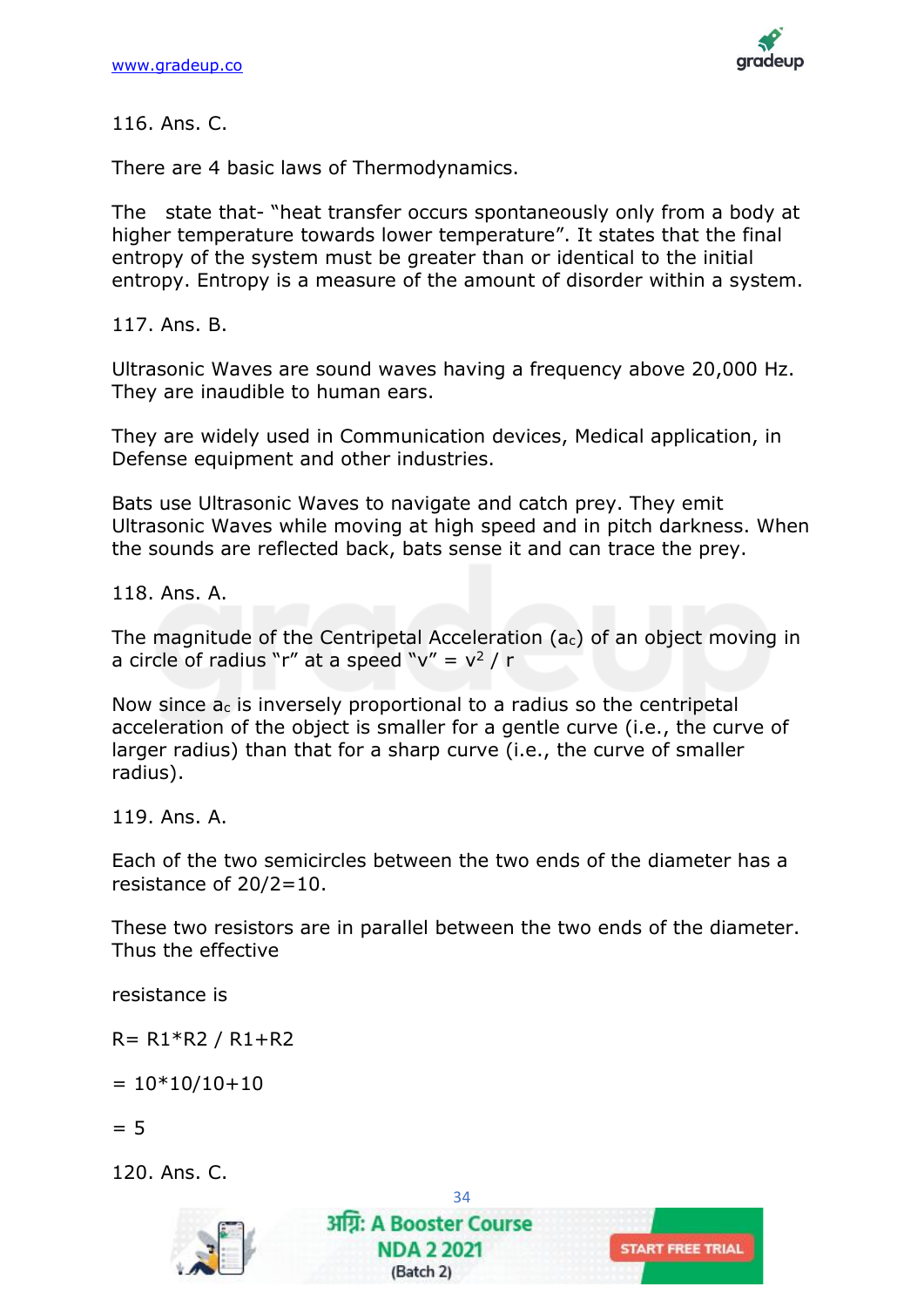

• Phase of oscillating particle at any instant is a physical quantity which completely expresses the position and direction of motion of particle at that instant with respect to its mean position. Phase of the oscillating particle is equal at t=3s and t=7s.

• By the figure, we can see that the time period of the oscillation is 4 sec. its mean after 4 sec. the position and the phase of the particle will be same.

121. Ans. B.

The electrical field due to sphere

$$
E = \frac{Q}{4\pi\varepsilon_o r^2} \quad r > b
$$

$$
= 0 \quad r < a
$$

# 122. Ans. D.

Let the speed of light in a medium of refractive index (n) is v.

Then 
$$
n = c/v
$$
 or

 $n =$  $v \propto \frac{1}{\sqrt{2}}$ 

Now the ratio of the velocity of light in glass and water:

$$
\frac{v_1}{v_2} = \frac{n_2}{n_1} = \frac{\frac{4}{3}}{\frac{3}{3}} = \frac{8}{9}
$$

#### 123. Ans. D.

Whenever any liquid is heated it expand and its container also expand so it is more complicated to measure the coefficient due to expansion of both liquid and the container.

124. Ans. D.

We know that,

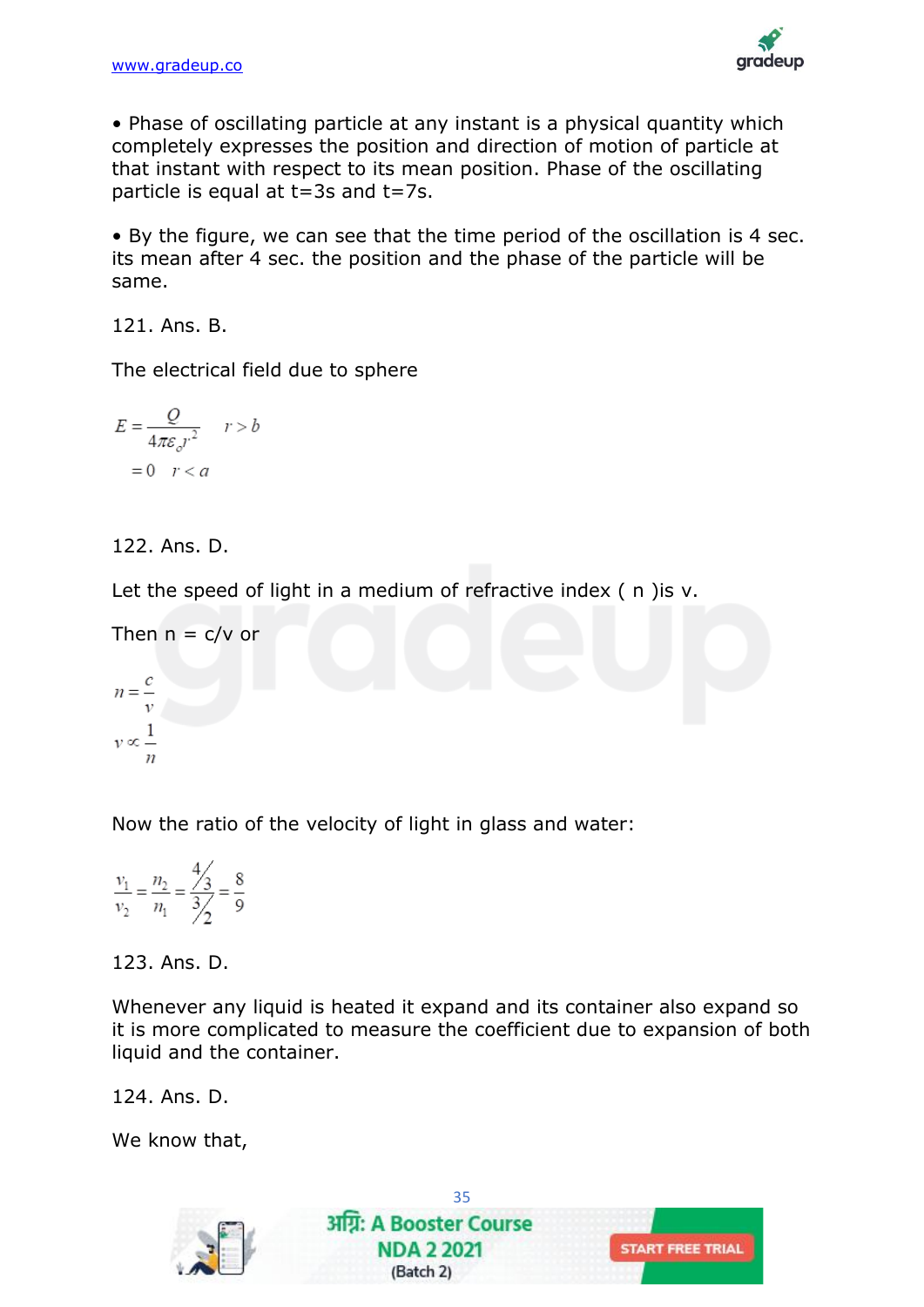

$$
F=G\frac{m_1m_2}{r^2}
$$

Here:

G is universal Gravitational Constant and independent to other factors,  $G = 6.67 \times 10^{-11}$ 

F is directly proportional to  $m_1m_2$ 

F is indirectly proportional to  $r^2$ 

The Gravitational Acceleration 'g' is maximum at the surface of the earth.

125. Ans. C.

Cut off wavelength is given by -

$$
E = \frac{hc}{\lambda}
$$
  
\n
$$
\lambda = \frac{hc}{E} = \frac{hc}{eV}
$$
  
\n
$$
\lambda
$$
proportional to  $\frac{1}{V}$ 

Cut off wavelength doesn't depend on the separation between the filament & the target.

Thus, the cut off wavelength will be halved if the potential difference applied to the tube is doubled.

126. Ans. B.

 $(K-273)/5 = (F - 32)/9.$ 

As it is given that  $K = F$ , we have

9k - 2457 = 5K - 160 or

 $4k = 2297$  or

 $K = 574$  or  $574 - 273 = 301$ 

Hence option, "B" is correct.